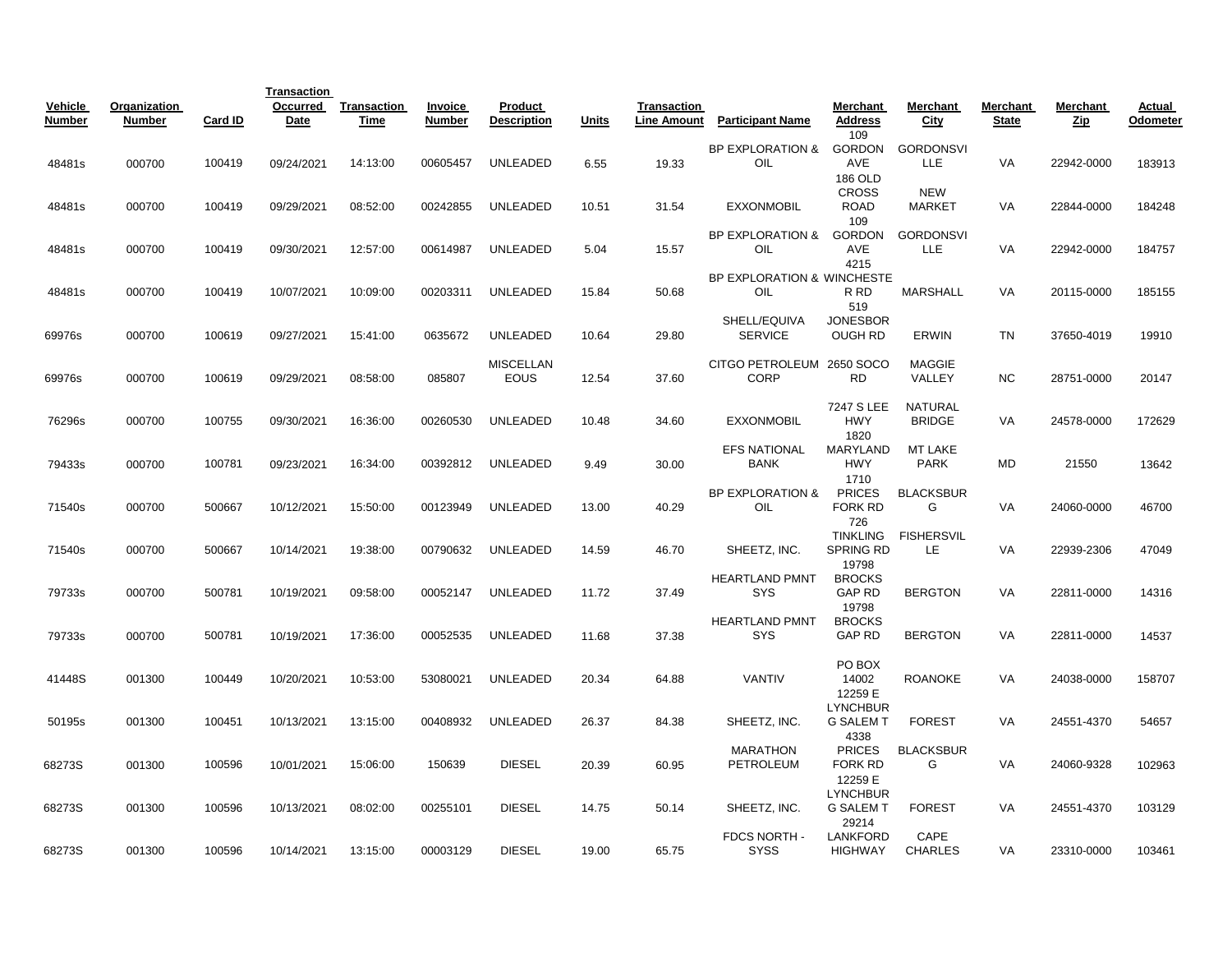|                          |                               |         | <b>Transaction</b> |                     |                          |                               |       |                                   |                                       |                                                |                           |                          |                 |                    |
|--------------------------|-------------------------------|---------|--------------------|---------------------|--------------------------|-------------------------------|-------|-----------------------------------|---------------------------------------|------------------------------------------------|---------------------------|--------------------------|-----------------|--------------------|
| Vehicle<br><b>Number</b> | Organization<br><b>Number</b> | Card ID | Occurred<br>Date   | Transaction<br>Time | Invoice<br><b>Number</b> | Product<br><b>Description</b> | Units | Transaction<br><b>Line Amount</b> | <b>Participant Name</b>               | Merchant<br><b>Address</b><br>2030             | Merchant<br>City          | Merchant<br><b>State</b> | Merchant<br>Zip | Actual<br>Odometer |
| 68273S                   | 001300                        | 100596  | 10/14/2021         | 17:10:00            | 00263264                 | <b>DIESEL</b>                 | 13.32 | 46.63                             | <b>EXXONMOBIL</b>                     | ROSSER<br>AVE<br>12259 E                       | WAYNESBO<br><b>RO</b>     | VA                       | 22980-0000      | 103677             |
| 68273S                   | 001300                        | 100596  | 10/19/2021         | 07:48:00            | 00073671                 | <b>DIESEL</b>                 | 17.15 | 59.34                             | SHEETZ, INC.                          | <b>LYNCHBUR</b><br><b>G SALEM T</b>            | <b>FOREST</b>             | VA                       | 24551-4370      | 103924             |
| 68273S                   | 001300                        | 100596  | 10/20/2021         | 19:11:00            | 1042                     | <b>DIESEL</b>                 | 19.79 | 77.55                             | PILOT OIL CORP<br><b>TRNDR</b>        | <b>918 WEST</b><br><b>ATLANTIC</b><br>5981     | <b>EMPORIA</b>            | VA                       | 23847-0000      | 104163             |
| 68273S                   | 001300                        | 100596  | 10/21/2021         | 20:52:00            | 01216409                 | <b>DIESEL</b>                 | 21.66 | 75.81                             | <b>EXXONMOBIL</b>                     | CLOVERDAL<br>E ROAD                            | <b>ROANOKE</b>            | VA                       | 24019-0000      | 104449             |
| 71512S                   | 001300                        | 100616  | 09/24/2021         | 13:17:00            | 17080021                 | <b>DIESEL</b>                 | 14.08 | 43.65                             | VANTIV                                | PO BOX<br>14002                                | <b>ROANOKE</b>            | VA                       | 24038-0000      | 53798              |
| 71512S                   | 001300                        | 100616  | 09/24/2021         | 13:17:00            | 17080021                 | DISCOUNT-<br><b>LOCATION</b>  | 1.00  | $-42$                             | <b>VANTIV</b>                         | PO BOX<br>14002                                | <b>ROANOKE</b>            | VA                       | 24038-0000      | 53798              |
| 71512S                   | 001300                        | 100616  | 09/27/2021         | 18:02:00            | 3631                     | <b>DIESEL</b>                 | 31.71 | 110.65                            | LOVES COUNTRY<br><b>STORES</b>        | 2307 SOUTH<br><b>STREET</b>                    | <b>FRANKLIN</b>           | VA                       | 23851-0000      | 54084              |
| 71512S                   | 001300                        | 100616  | 09/29/2021         | 10:46:00            | 46270021                 | <b>DIESEL</b>                 | 35.31 | 111.57                            | VANTIV                                | PO BOX<br>14002                                | <b>ROANOKE</b>            | VA                       | 24038-0000      | 54354              |
| 71512S                   | 001300                        | 100616  | 09/29/2021         | 10:46:00            | 46270021                 | DISCOUNT-<br><b>LOCATION</b>  | 1.00  | $-1.06$                           | <b>VANTIV</b>                         | PO BOX<br>14002<br>1511 W<br><b>VIRGINIA</b>   | <b>ROANOKE</b>            | VA                       | 24038-0000      | 54354              |
| 71512S                   | 001300                        | 100616  | 10/19/2021         | 09:06:00            | 00688500                 | <b>DIESEL</b>                 | 32.50 | 109.17                            | VALERO                                | AVE                                            | <b>CREWE</b>              | VA                       | 23930-0000      | 54661              |
| 71512S                   | 001300                        | 100616  | 10/21/2021         | 08:13:00            | 00968867                 | <b>DIESEL</b>                 | 36.39 | 126.25                            | <b>SUN COMPANY INC</b>                | <b>ST</b>                                      | 214 N MAIN BLACKSTON<br>Е | VA                       | 23824-0000      | 54901              |
| 69982s                   | 001300                        | 100625  | 09/28/2021         | 08:42:00            | 00043341                 | <b>UNLEADED</b>               | 21.85 | 62.26                             | <b>EFS NATIONAL</b><br><b>BANK</b>    | <b>950 EAST</b><br><b>MAIN ST</b><br>16112 JEB | WYTHEVILL<br>Е            | VA                       | 24382-0000      | 142927             |
| 69982s                   | 001300                        | 100625  | 09/29/2021         | 11:45:00            | 114518                   | <b>UNLEADED</b>               | 16.16 | 48.45                             | <b>CITGO PETROLEUM</b><br>CORP        | <b>STUART</b><br><b>HWY</b><br>16112 JEB       | <b>STUART</b>             | VA                       | 24171-0000      | 143193             |
| 69982s                   | 001300                        | 100625  | 09/30/2021         | 11:22:00            | 112251                   | <b>UNLEADED</b>               | 15.19 | 45.55                             | <b>CITGO PETROLEUM</b><br><b>CORP</b> | <b>STUART</b><br><b>HWY</b>                    | <b>STUART</b>             | VA                       | 24171-0000      | 143420             |
| 69982s                   | 001300                        | 100625  | 10/01/2021         | 10:15:00            | 0626911                  | <b>UNLEADED</b>               | 19.71 | 59.12                             | SHELL/EQUIVA<br><b>SERVICE</b>        | 4330 RINER<br><b>RD</b><br><b>109 BLUE</b>     | <b>RINER</b>              | VA                       | 24149-2516      | 143716             |
| 69982s                   | 001300                        | 100625  | 10/12/2021         | 07:20:00            | 00721841                 | UNLEADED                      | 20.38 | 64.61                             | <b>EXXONMOBIL</b>                     | <b>GRASS</b><br><b>TRAIL</b>                   | <b>NEWPORT</b>            | VA                       | 24128-4033      | 144021             |
| 69982s                   | 001300                        | 100625  | 10/12/2021         | 17:16:00            | 00051041                 | UNLEADED                      | 19.48 | 57.46                             | <b>EFS NATIONAL</b><br><b>BANK</b>    | 950 EAST<br><b>MAIN ST</b>                     | WYTHEVILL<br>Е            | VA                       | 24382-0000      | 144301             |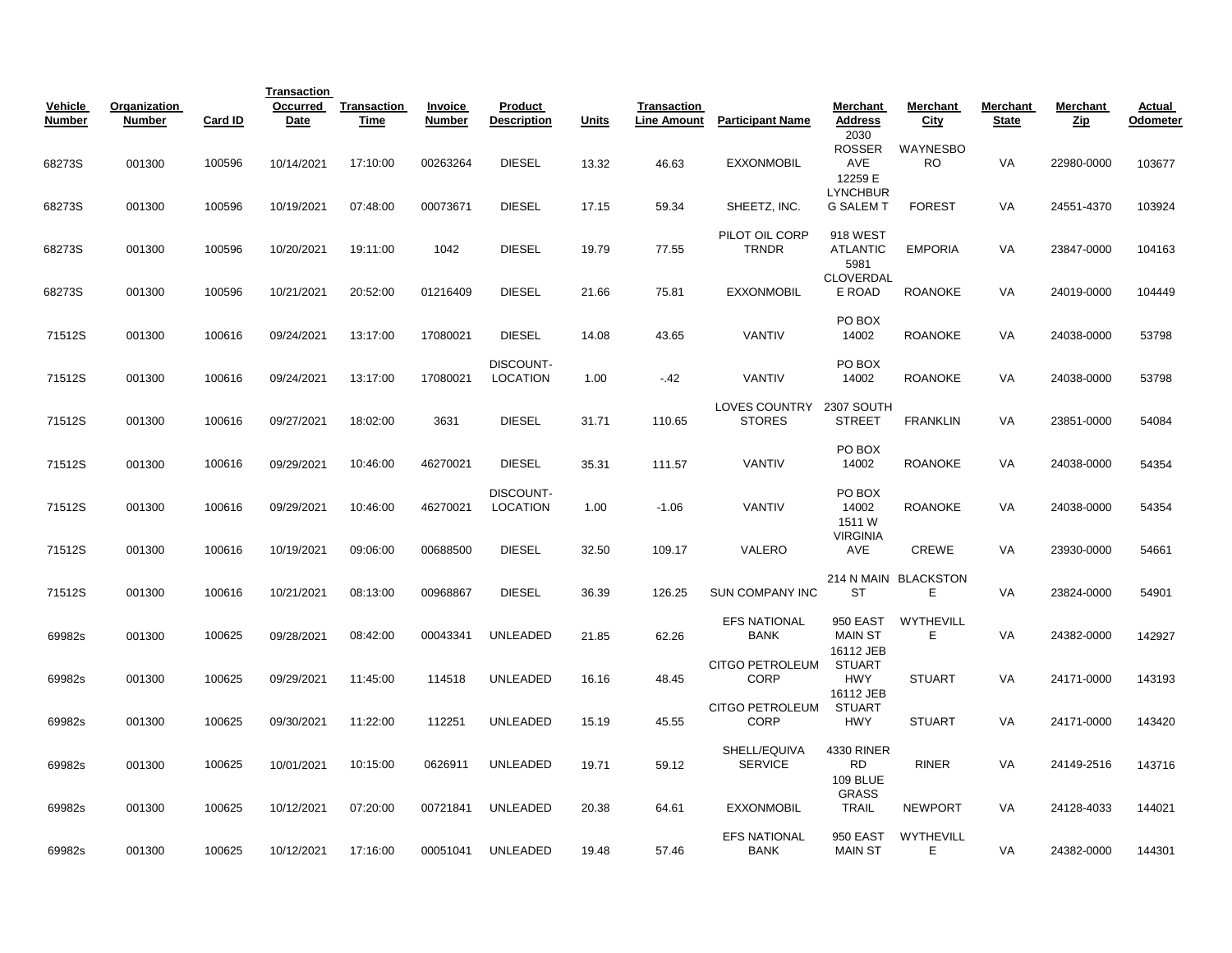|                          |                               |         | <b>Transaction</b> |                            |                   |                               |              |                                   |                                    |                                               |                                |                          |                        |                    |
|--------------------------|-------------------------------|---------|--------------------|----------------------------|-------------------|-------------------------------|--------------|-----------------------------------|------------------------------------|-----------------------------------------------|--------------------------------|--------------------------|------------------------|--------------------|
| Vehicle<br><b>Number</b> | Organization<br><b>Number</b> | Card ID | Occurred<br>Date   | <b>Transaction</b><br>Time | Invoice<br>Number | Product<br><b>Description</b> | <b>Units</b> | Transaction<br><b>Line Amount</b> | <b>Participant Name</b>            | Merchant<br><b>Address</b>                    | Merchant<br>City               | Merchant<br><b>State</b> | Merchant<br><u>Zip</u> | Actual<br>Odometer |
| 63794S                   | 001300                        | 100710  | 10/18/2021         | 10:37:00                   | 00138595          | UNLEADED                      | 16.79        | 53.74                             | <b>BP EXPLORATION &amp;</b><br>OIL | 1710<br><b>PRICES</b><br><b>FORK RD</b>       | <b>BLACKSBUR</b><br>G          | VA                       | 24060-0000             | 91675              |
| 57593s                   | 001300                        | 500453  | 09/28/2021         | 06:04:00                   | 00810961          | <b>UNLEADED</b>               | 21.92        | 65.74                             | SHEETZ, INC.                       | 135<br><b>MARKET</b><br><b>STREET</b>         | <b>ZION</b><br><b>CROSSRDS</b> | VA                       | 22942-7014             | 155710             |
| 57593s                   | 001300                        | 500453  | 09/28/2021         | 21:26:00                   | 00257114          | UNLEADED                      | 19.89        | 59.66                             | SHEETZ, INC.                       | 135<br><b>MARKET</b><br><b>STREET</b><br>9900 | ZION<br><b>CROSSRDS</b>        | VA                       | 22942-7014             | 156055             |
| 57593s                   | 001300                        | 500453  | 10/01/2021         | 19:21:00                   | 00214897          | UNLEADED                      | 18.52        | 55.54                             | <b>EXXONMOBIL</b>                  | <b>CHESTER</b><br><b>RD</b><br>135            | <b>CHESTER</b>                 | VA                       | 23831-0000             | 156354             |
| 57593s                   | 001300                        | 500453  | 10/05/2021         | 06:57:00                   | 00719668          | UNLEADED<br><b>PLUS</b>       | 12.78        | 43.44                             | SHEETZ, INC.                       | <b>MARKET</b><br><b>STREET</b><br>135         | ZION<br><b>CROSSRDS</b>        | VA                       | 22942-7014             | 156563             |
| 57593s                   | 001300                        | 500453  | 10/05/2021         | 20:40:00                   | 00289251          | UNLEADED                      | 19.29        | 60.94                             | SHEETZ, INC.                       | <b>MARKET</b><br>STREET                       | <b>ZION</b><br><b>CROSSRDS</b> | VA                       | 22942-7014             | 156906             |
| 57593s                   | 001300                        | 500453  | 10/13/2021         | 17:07:00                   | 07160025          | <b>UNLEADED</b>               | 17.40        | 55.67                             | VANTIV                             | PO BOX<br>14002<br>135                        | <b>ROANOKE</b>                 | VA                       | 24038-0000             | 157361             |
| 57593s                   | 001300                        | 500453  | 10/14/2021         | 13:42:00                   | 00509254          | UNLEADED                      | 10.27        | 32.86                             | SHEETZ, INC.                       | <b>MARKET</b><br>STREET<br>135                | ZION<br><b>CROSSRDS</b>        | VA                       | 22942-7014             | 157548             |
| 57593s                   | 001300                        | 500453  | 10/19/2021         | 05:34:00                   | 00019073          | <b>UNLEADED</b>               | 11.72        | 37.50                             | SHEETZ, INC.                       | MARKET<br>STREET                              | <b>ZION</b><br><b>CROSSRDS</b> | VA                       | 22942-7014             | 157742             |
| 57593s                   | 001300                        | 500453  | 10/19/2021         | 13:32:00                   | 32460025          | <b>UNLEADED</b>               | 10.31        | 33.00                             | <b>VANTIV</b>                      | PO BOX<br>14002                               | <b>ROANOKE</b>                 | VA                       | 24038-0000             | 157913             |
| 57593s                   | 001300                        | 500453  | 10/21/2021         | 14:01:00                   | 00680482          | <b>UNLEADED</b>               | 15.53        | 51.24                             | SHEETZ, INC.                       | <b>2016 S MAIN</b><br><b>ST</b>               | <b>FARMVILLE</b>               | <b>VA</b>                | 23901-7500             | 158112             |
| 66908s                   | 001300                        | 500514  | 10/04/2021         | 07:56:00                   | 56040025          | UNLEADED                      | 19.15        | 55.34                             | <b>VANTIV</b>                      | PO BOX<br>14002                               | <b>ROANOKE</b>                 | <b>VA</b>                | 24038-0000             | 107043             |
| 74602s                   | 001300                        | 500681  | 09/28/2021         | 16:53:00                   | 53270025          | <b>UNLEADED</b>               | 21.16        | 61.36                             | SPEEDWAY LLC                       | <b>ST</b>                                     | 2211 S MAIN BLACKSBUR<br>G     | VA                       | 24060-0000             | 66053              |
| 74602s                   | 001300                        | 500681  | 09/29/2021         | 12:47:00                   | 00523247          | UNLEADED                      | 25.32        | 78.47                             | SHEETZ, INC.                       | 2156 W<br><b>MAIN ST</b>                      | WAYNESBO<br><b>RO</b>          | VA                       | 22980-1754             | 66420              |
| 74602s                   | 001300                        | 500681  | 10/03/2021         | 11:57:00                   | 57460025          | <b>UNLEADED</b>               | 13.45        | 38.86                             | <b>VANTIV</b>                      | PO BOX<br>14002                               | <b>ROANOKE</b>                 | VA                       | 24038-0000             | 66595              |
| 74602s                   | 001300                        | 500681  | 10/03/2021         | 18:39:00                   | 00218933          | UNLEADED                      | 24.36        | 75.50                             | BP EXPLORATION & 911 CROSS<br>OIL  | <b>COUNTY RD</b><br>20194                     | MINERAL                        | VA                       | 23117-0000             | 66780              |
| 74602s                   | 001300                        | 500681  | 10/04/2021         | 06:49:00                   | 01100529          | UNLEADED                      | 24.14        | 72.42                             | <b>EXXONMOBIL</b>                  | <b>LANKFORD</b><br><b>HWY</b>                 | CAPE<br><b>CHARLES</b>         | VA                       | 23310-0000             | 66971              |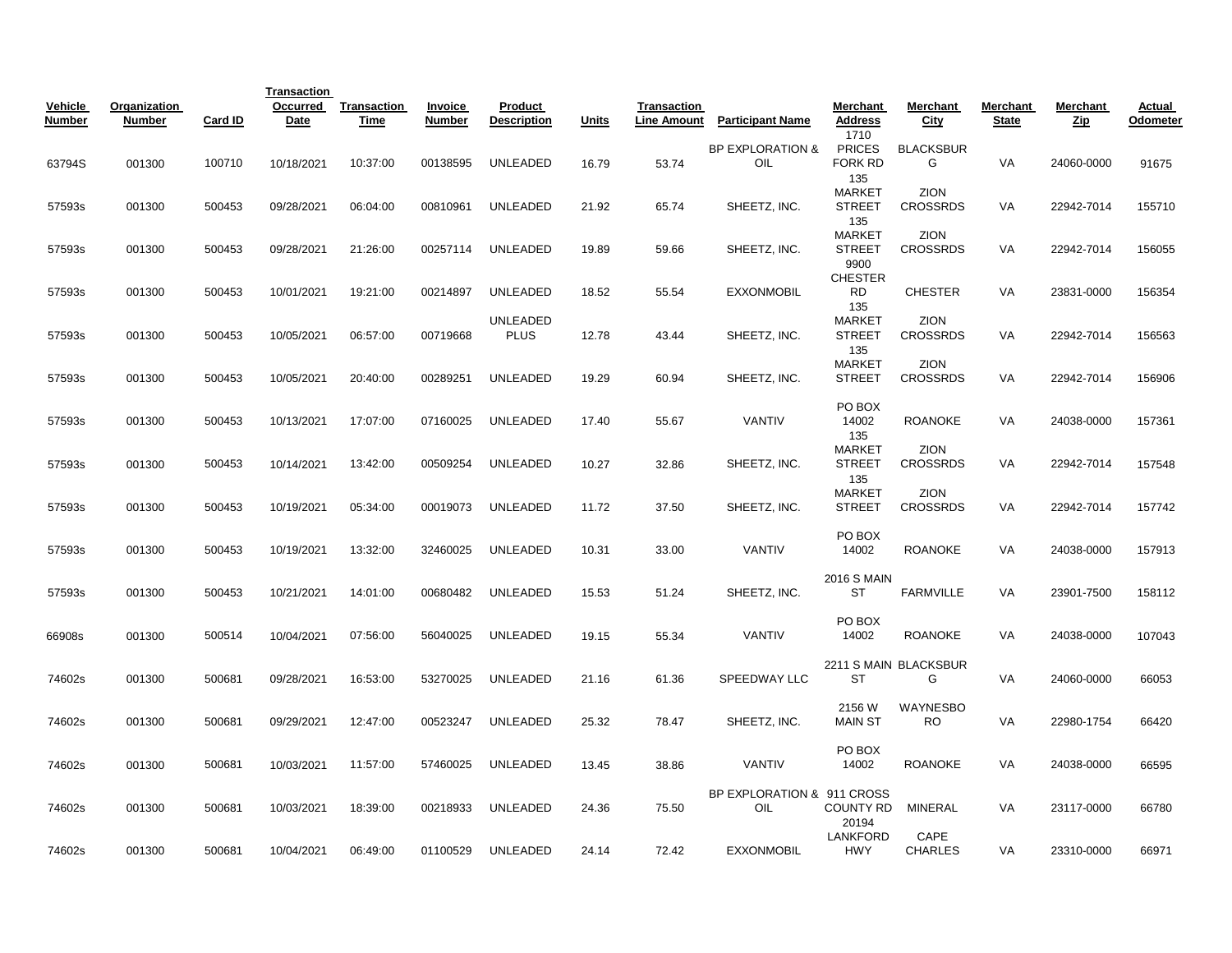|                   |                               |         | <b>Transaction</b> |                            |                   |                               |       |                                   |                                               |                                               |                                          |                          |                 |                    |
|-------------------|-------------------------------|---------|--------------------|----------------------------|-------------------|-------------------------------|-------|-----------------------------------|-----------------------------------------------|-----------------------------------------------|------------------------------------------|--------------------------|-----------------|--------------------|
| Vehicle<br>Number | Organization<br><b>Number</b> | Card ID | Occurred<br>Date   | <b>Transaction</b><br>Time | Invoice<br>Number | Product<br><b>Description</b> | Units | Transaction<br><b>Line Amount</b> | <b>Participant Name</b>                       | Merchant<br><b>Address</b>                    | Merchant<br>City                         | Merchant<br><b>State</b> | Merchant<br>Zip | Actual<br>Odometer |
| 74602s            | 001300                        | 500681  | 10/05/2021         | 06:46:00                   | 1192              | UNLEADED                      | 16.95 | 49.13                             | PILOT OIL CORP<br><b>TRNDR</b>                | <b>EMMAUS</b><br><b>CHURCH</b><br><b>ROAD</b> | <b>PROVIDENC</b><br>E FO                 | VA                       | 23140-0000      | 67119              |
| 74602s            | 001300                        | 500681  | 10/05/2021         | 16:45:00                   | 00119140          | UNLEADED                      | 23.26 | 72.09                             | <b>EXXONMOBIL</b>                             | 218<br><b>STERRETT</b><br><b>RD</b>           | <b>FAIRFIELD</b>                         | VA                       | 24435-2638      | 67500              |
| 74602s            | 001300                        | 500681  | 10/08/2021         | 15:37:00                   | 3070              | UNLEADED                      | 20.38 | 59.09                             | LOVES COUNTRY<br><b>STORES</b>                | 13365<br>K AVE                                | GLENBROO MEADOWVI<br>EW                  | VA                       | 24361-0000      | 67479              |
| 66928S            | 002000                        | 100556  | 10/16/2021         | 07:27:00                   | 0080713           | <b>UNLEADED</b>               | 22.79 | 71.77                             | SHELL/EQUIVA<br><b>SERVICE</b>                | <b>MAIN</b>                                   | 300 NORTH BLACKSTON<br>Е<br><b>NORTH</b> | VA                       | 23824-1428      | 54280              |
| 66967S            | 002000                        | 100561  | 10/04/2021         | 08:56:00                   | 00834201          | <b>UNLEADED</b>               | 10.67 | 32.00                             | BP EXPLORATION & 2333 WILLIS CHESTERFI<br>OIL | <b>RD</b><br>1103                             | EL                                       | VA                       | 23237-0000      | 117149             |
| 66967S            | 002000                        | 100561  | 10/18/2021         | 08:59:00                   | 00592304          | <b>UNLEADED</b>               | 10.08 | 31.25                             | BP EXPLORATION & HUFFMAN<br>OIL               | MILL RD<br>2855                               | <b>BURLINGTO</b><br>N                    | <b>NC</b>                | 27215-0000      | 117710             |
| 66967S            | 002000                        | 100561  | 10/18/2021         | 13:49:00                   | 331054            | UNLEADED                      | 9.76  | 30.26                             | CIRCLE K STORES WASHINGT<br><b>INC</b>        | ON ROAD<br>1203                               | <b>AUGUSTA</b>                           | GA                       | 30909-0000      | 117983             |
| 66967S            | 002000                        | 100561  | 10/21/2021         | 08:13:00                   | 150065            | <b>UNLEADED</b>               | 7.58  | 24.25                             | <b>CIRCLE K STORES</b><br><b>INC</b>          | HIGHWAY<br>82 E                               | <b>TIFTON</b>                            | GA                       | 31794-0000      | 118194             |
| 66967S            | 002000                        | 100561  | 10/21/2021         | 13:57:00                   | 0119651           | UNLEADED                      | 10.76 | 33.26                             | SHELL/EQUIVA<br><b>SERVICE</b>                | 2201 BUSH<br><b>RIVER RD</b>                  | <b>COLUMBIA</b>                          | SC                       | 29210-5626      | 118500             |
| 65642s            | 002100                        | 500513  | 10/21/2021         | 08:49:00                   | 00714477          | <b>DIESEL</b>                 | 15.87 | 60.00                             | <b>BP EXPLORATION &amp;</b><br>OIL            | 2468<br><b>RAPHINE</b><br><b>ROAD</b><br>4622 | <b>RAPHINE</b>                           | VA                       | 24472-0000      | 65193              |
| 69981s            | 002800                        | 500623  | 10/07/2021         | 13:44:00                   | 0638601           | <b>UNLEADED</b>               | 17.29 | 51.87                             | SHELL/EQUIVA<br><b>SERVICE</b>                | <b>CLEBURNE</b><br><b>BLVD</b>                | <b>DUBLIN</b>                            | VA                       | 24084-4411      | 194687             |
| 69981s            | 002800                        | 500623  | 10/14/2021         | 09:30:00                   | 00106003          | UNLEADED                      | 15.61 | 48.39                             | <b>EXXONMOBIL</b>                             | 1344<br><b>GRETNA</b><br><b>ROAD</b>          | <b>GRETNA</b>                            | VA                       | 24557-0000      | 195028             |
| 69981s            | 002800                        | 500623  | 10/23/2021         | 15:44:00                   | 44360025          | UNLEADED                      | 14.84 | 47.50                             | SPEEDWAY LLC                                  | <b>391 S MAIN</b><br><b>ST</b><br>2902 S      | <b>HALIFAX</b>                           | VA                       | 24558-0000      | 195383             |
| 69954s            | 002800                        | 500809  | 10/06/2021         | 19:50:00                   | 00049381          | UNLEADED                      | 13.27 | 38.50                             | SHEETZ, INC.                                  | <b>SEMINOLE</b><br><b>TRL</b><br>4530         | <b>MADISON</b>                           | VA                       | 22727-2509      | 140242             |
| 69954s            | 002800                        | 500809  | 10/09/2021         | 14:03:00                   | 00634460          | UNLEADED                      | 13.12 | 38.56                             | MURPHY OIL USA CHALLENGE<br><b>INC</b>        | R AVE<br>3499 LEE                             | <b>ROANOKE</b>                           | VA                       | 24012-7028      | 144616             |
| 69954s            | 002800                        | 500809  | 10/13/2021         | 12:51:00                   | 1440              | <b>UNLEADED</b>               | 9.16  | 28.38                             | <b>LOVES COUNTRY</b><br><b>STORES</b>         | <b>JACKSON</b><br><b>HWY</b><br>2450          | <b>STAUNTON</b>                          | VA                       | 24401-0000      | 144898             |
| 69954s            | 002800                        | 500809  | 10/22/2021         | 18:37:00                   | 0653469           | <b>UNLEADED</b><br>BLEND 10%  | 11.81 | 37.32                             | SHELL/EQUIVA<br><b>SERVICE</b>                | <b>NEEDMORE</b><br>RD # I-75                  | <b>DAYTON</b>                            | OН                       | 45414           | 146143             |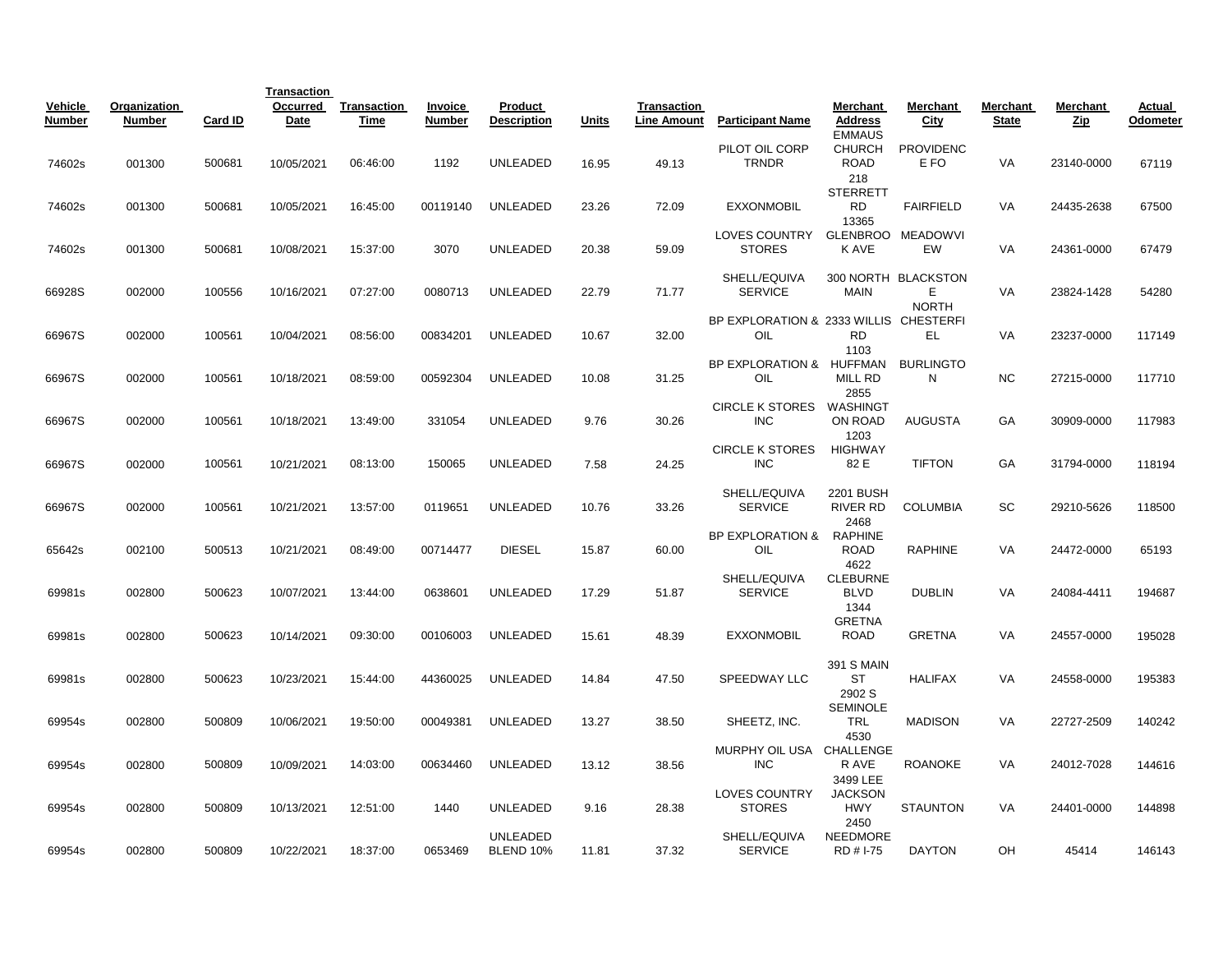|                          |                               |         | <b>Transaction</b> |                     |                          |                               |       |                                          |                                               |                                   |                                 |                          |                 |                    |
|--------------------------|-------------------------------|---------|--------------------|---------------------|--------------------------|-------------------------------|-------|------------------------------------------|-----------------------------------------------|-----------------------------------|---------------------------------|--------------------------|-----------------|--------------------|
| Vehicle<br><b>Number</b> | Organization<br><b>Number</b> | Card ID | Occurred<br>Date   | Transaction<br>Time | Invoice<br><b>Number</b> | Product<br><b>Description</b> | Units | <b>Transaction</b><br><b>Line Amount</b> | <b>Participant Name</b>                       | Merchant<br><b>Address</b><br>100 | Merchant<br>City                | Merchant<br><b>State</b> | Merchant<br>Zip | Actual<br>Odometer |
| pa10                     | 003700                        | 500185  | 09/28/2021         | 19:05:00            | 00692558                 | <b>UNLEADED</b>               | 15.52 | 46.54                                    | VALERO                                        | <b>VETERANS</b><br>DR             | <b>RICHLANDS</b>                | VA                       | 24641-0000      | 96929              |
| pa10                     | 003700                        | 500185  | 10/12/2021         | 13:52:00            | 00365419                 | UNLEADED                      | 11.00 | 34.10                                    | VALERO                                        | 514 MAIN ST                       | <b>HAYSI</b>                    | VA                       | 24256           | 97238              |
| 60195s                   | 003900                        | 100719  | 10/02/2021         | 09:58:00            | 00832466                 | <b>UNLEADED</b>               | 23.35 | 72.36                                    | BP EXPLORATION & 2395 TYLER CHRISTIANS<br>OIL | <b>RD</b><br>1731                 | <b>BURG</b>                     | VA                       | 24073-0000      | 177679             |
| 74639s                   | 003900                        | 100721  | 10/04/2021         | 09:25:00            | 00220921                 | UNLEADED                      | 27.09 | 83.97                                    | SHEETZ, INC.                                  | <b>ROANOKE</b><br>RD<br>1731      | <b>DALEVILLE</b>                | VA                       | 24083-2916      | 106165             |
| 55086s                   | 004000                        | 100392  | 10/06/2021         | 10:43:00            | 456634                   | UNLEADED                      | 13.07 | 40.50                                    | <b>CIRCLE K STORES</b><br><b>INC</b>          | <b>LEJEUNE</b><br><b>BLVD</b>     | <b>JACKSONVI</b><br>LLE         | <b>NC</b>                | 28546-0000      | 130790             |
| 69970S                   | 004000                        | 100423  | 10/18/2021         | 17:34:00            | 00780166                 | UNLEADED                      | 15.00 | 46.49                                    | <b>EXXONMOBIL</b>                             | <b>RD</b><br>467                  | 809 GLADE BLACKSBUR<br>G        | VA                       | 24060-0000      | 14961              |
| 66987s                   | 004000                        | 100590  | 10/07/2021         | 11:16:00            | 00668818                 | <b>UNLEADED</b>               | 26.78 | 81.94                                    | VALERO                                        | <b>BLVD</b><br>101                | WESTERN JACKSONVI<br><b>LLE</b> | <b>NC</b>                | 28546-0000      | 80193              |
| 74624s                   | 004000                        | 100602  | 10/01/2021         | 00:26:00            | 0523563                  | UNLEADED                      | 18.09 | 54.26                                    | SHELL/EQUIVA<br><b>SERVICE</b>                | <b>HOSPITALIT</b><br>Y PL         | <b>KINGSPORT</b>                | <b>TN</b>                | 37663-3988      | 28037              |
| 74624s                   | 004000                        | 100602  | 10/01/2021         | 09:34:00            | 01185945                 | UNLEADED                      | 19.51 | 53.25                                    | <b>EXXONMOBIL</b>                             | 1004 COSBY<br><b>HWY</b><br>111 W | <b>NEWPORT</b>                  | <b>TN</b>                | 37821-0000      | 28371              |
| 74624s                   | 004000                        | 100602  | 10/23/2021         | 19:30:00            | 00438550                 | UNLEADED                      | 18.29 | 60.36                                    | SHEETZ, INC.                                  | <b>RD</b><br>2657                 | RESERVOIR WOODSTOC<br>Κ         | VA                       | 22664-1011      | 28999              |
| 74603S                   | 004000                        | 100682  | 10/19/2021         | 08:03:00            | 00168239                 | <b>UNLEADED</b>               | 15.87 | 49.20                                    | <b>EFS NATIONAL</b><br><b>BANK</b>            | <b>GEORGIA</b><br>RD<br>101 NC    | <b>FRANKLIN</b>                 | <b>NC</b>                | 28734-0000      | 13308              |
| 79441s                   | 004000                        | 100784  | 09/25/2021         | 09:15:00            | 0402032                  | <b>UNLEADED</b>               | 20.50 | 61.49                                    | SHELL/EQUIVA<br><b>SERVICE</b>                | <b>HIGHWAY</b><br>210<br>3160     | <b>HOLLY</b><br><b>RIDGE</b>    | <b>NC</b>                | 28445-7617      | 10169              |
| 79441s                   | 004000                        | 100784  | 10/05/2021         | 14:29:00            | 00117234                 | UNLEADED                      | 19.33 | 59.52                                    | <b>EXXONMOBIL</b>                             | N HWY<br>622N                     | WILMINGTO JACKSONVI<br>LLE      | <b>NC</b>                | 28540-0000      | 10495              |
| 79441s                   | 004000                        | 100784  | 10/13/2021         | 16:54:00            | 535015                   | UNLEADED                      | 21.46 | 66.50                                    | <b>CIRCLE K STORES</b><br><b>INC</b>          | <b>MARINE</b><br><b>BLVD</b>      | <b>JACKSONVI</b><br><b>LLE</b>  | <b>NC</b>                | 28540-0000      | 10864              |
| 58894S                   | 004400                        | 100383  | 09/24/2021         | 13:10:00            | 10350021                 | <b>UNLEADED</b>               | 23.64 | 78.00                                    | <b>VANTIV</b>                                 | 611 51ST<br>AVE N                 | <b>NASHVILLE</b>                | <b>TN</b>                | 37209-0000      | 428                |
| 58894S                   | 004400                        | 100383  | 09/24/2021         | 21:39:00            | 0795534                  | <b>UNLEADED</b>               | 22.19 | 57.46                                    | SHELL/EQUIVA<br><b>SERVICE</b>                | 3111 PINE<br>ST<br>3117           | ARKADELPH<br>IA                 | AR                       | 71923-5201      | 131502             |
| 58894S                   | 004400                        | 100383  | 09/25/2021         | 16:17:00            | 00802028                 | UNLEADED                      | 22.99 | 61.37                                    | MURPHY OIL USA LAWRENCE<br><b>INC</b>         | RD.                               | <b>WICHITA</b><br><b>FALLS</b>  | TX                       | 76308-1606      | 131887             |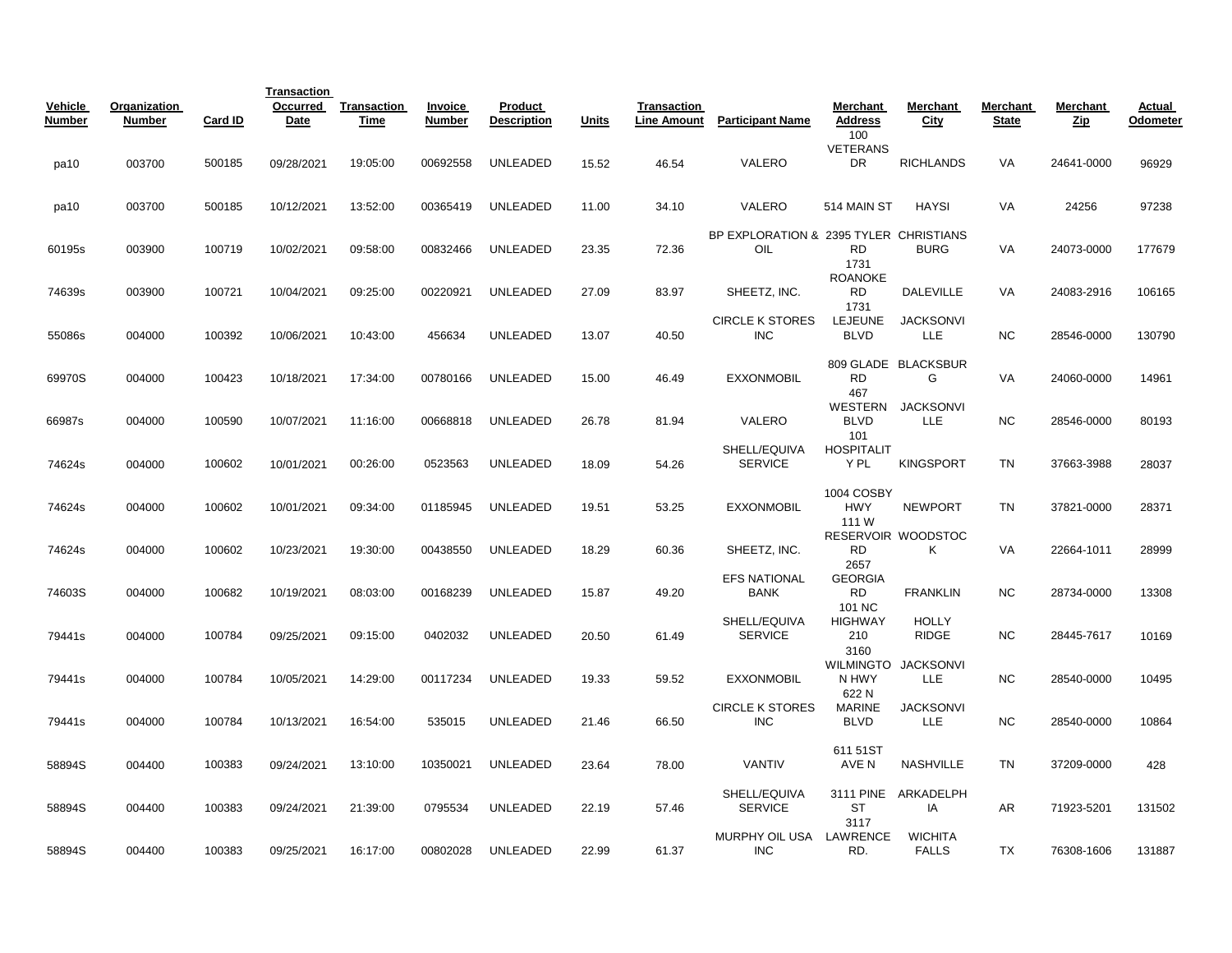|                          |                               |         | <b>Transaction</b> |                            |                                 |                                 |       |                                   |                                     |                                      |                                    |                          |                 |                    |
|--------------------------|-------------------------------|---------|--------------------|----------------------------|---------------------------------|---------------------------------|-------|-----------------------------------|-------------------------------------|--------------------------------------|------------------------------------|--------------------------|-----------------|--------------------|
| Vehicle<br><b>Number</b> | Organization<br><b>Number</b> | Card ID | Occurred<br>Date   | <b>Transaction</b><br>Time | <b>Invoice</b><br><b>Number</b> | Product<br><b>Description</b>   | Units | Transaction<br><b>Line Amount</b> | <b>Participant Name</b>             | Merchant<br><b>Address</b>           | Merchant<br><b>City</b>            | Merchant<br><b>State</b> | Merchant<br>Zip | Actual<br>Odometer |
| 58894S                   | 004400                        | 100383  | 09/25/2021         | 22:37:00                   | 37170021                        | <b>UNLEADED</b>                 | 13.67 | 36.91                             | <b>VANTIV</b>                       | <b>1150 SLIDE</b><br><b>RD</b>       | <b>LUBBOCK</b>                     | TX                       | 79416-0000      | $\mathbf 0$        |
| 58894S                   | 004400                        | 100383  | 09/28/2021         | 21:06:00                   | 00904761                        | UNLEADED                        | 22.64 | 59.99                             | MURPHY OIL USA<br><b>INC</b>        | 5519 4TH ST LUBBOCK                  |                                    | TX                       | 79416-4219      | 132462             |
| 58894S                   | 004400                        | 100383  | 10/01/2021         | 17:11:00                   | 00049617                        | UNLEADED                        | 19.48 | 52.19                             | VALERO                              | 4707 4TH ST LUBBOCK                  |                                    | TX                       | 79403-0000      | 132782             |
| 58894S                   | 004400                        | 100383  | 10/02/2021         | 14:32:00                   | 143207                          | <b>UNLEADED</b>                 | 19.05 | 55.21                             | <b>CONOCOPHILLIPS</b>               | 910 W<br><b>OMEGA</b>                | <b>HENRIETTA</b>                   | TX                       | 76365-0000      | 133019             |
| 58894S                   | 004400                        | 100383  | 10/02/2021         | 18:57:00                   | 00103337                        | <b>UNLEADED</b>                 | 23.89 | 64.02                             | <b>EXXONMOBIL</b>                   | <b>ST</b>                            | 3036 W PINE ARKADELPH<br>IA        | AR                       | 71923-5325      | 133346             |
| 58894S                   | 004400                        | 100383  | 10/03/2021         | 10:41:00                   | 7755                            | <b>UNLEADED</b>                 | 16.51 | 47.86                             | LOVES COUNTRY<br><b>STORES</b>      | 13820 HWY<br>641 N                   | <b>HOLLADAY</b>                    | <b>TN</b>                | 38341-0000      | 133681             |
| 58894S                   | 004400                        | 100383  | 10/03/2021         | 15:22:00                   | 152210                          | <b>UNLEADED</b>                 | 20.21 | 59.80                             | <b>MARATHON</b><br>PETROLEUM        | 1110 S<br><b>JEFFERSON</b><br>3250 N | <b>COOKEVILL</b><br>E              | <b>TN</b>                | 38506-4297      | 133845             |
| 58894S                   | 004400                        | 100383  | 10/04/2021         | 11:47:00                   | 00097059                        | <b>UNLEADED</b>                 | 25.40 | 76.19                             | <b>HEARTLAND PMNT</b><br>SYS        | <b>ST</b>                            | FRANKLIN CHRISTIANS<br><b>BURG</b> | <b>VA</b>                | 24073-0000      | 134198             |
| 58894S                   | 004400                        | 100383  | 10/16/2021         | 20:04:00                   | 04100021                        | UNLEADED                        | 8.80  | 28.16                             | <b>VANTIV</b>                       | PO BOX<br>14002                      | <b>ROANOKE</b>                     | VA                       | 24038-0000      | 204                |
| 58894S                   | 004400                        | 100383  | 10/16/2021         | 20:04:00                   | 04100021                        | DISCOUNT-<br><b>LOCATION</b>    | 1.00  | $-.27$                            | <b>VANTIV</b>                       | PO BOX<br>14002<br>9110              | <b>ROANOKE</b>                     | <b>VA</b>                | 24038-0000      | 204                |
| 41496s                   | 010305                        | 500382  | 10/18/2021         | 13:48:00                   | 00058483                        | UNLEADED                        | 21.94 | 70.19                             | <b>SUN COMPANY INC</b>              | <b>CENTREVIL</b><br>LE RD<br>10438   | <b>MANASSAS</b>                    | VA                       | 20110-0000      | 164690             |
| 55257s                   | 010305                        | 500393  | 09/24/2021         | 08:26:00                   | 082656                          | <b>UNLEADED</b>                 | 28.68 | 82.00                             | 7-ELEVEN INC                        | <b>DUMFRIES</b><br><b>RD</b>         | <b>MANASSAS</b>                    | VA                       | 20110-0000      | 84353              |
| 55257s                   | 010305                        | 500393  | 10/04/2021         | 11:37:00                   | 00033958                        | UNLEADED                        | 28.23 | 87.50                             | SUN COMPANY INC SUDLEY RD CATHARPIN | 4661<br>10438                        |                                    | VA                       | 20143-0000      | 84747              |
| 55257s                   | 010305                        | 500393  | 10/13/2021         | 11:33:00                   | 113353                          | <b>UNLEADED</b>                 | 23.13 | 74.00                             | 7-ELEVEN INC                        | <b>DUMFRIES</b><br><b>RD</b><br>9291 | <b>MANASSAS</b>                    | VA                       | 20110-0000      | 85069              |
| 77324s                   | 010305                        | 500399  | 09/27/2021         | 07:20:00                   | 072001                          | <b>MISCELLAN</b><br><b>EOUS</b> | 1.00  | 35.00                             | 7-ELEVEN INC                        | <b>WELLINGTO</b><br>N ROAD           | MANASSAS                           | VA                       | 20110-0000      | 19228              |
| 77324s                   | 010305                        | 500399  | 09/29/2021         | 11:08:00                   | 00030876                        | UNLEADED                        | 16.16 | 48.48                             | SUN COMPANY INC SUDLEY RD CATHARPIN | 4661<br>9901                         |                                    | VA                       | 20143-0000      | 19424              |
| 77324s                   | 010305                        | 500399  | 09/30/2021         | 15:22:00                   | 00645787                        | UNLEADED                        | 4.11  | 11.78                             | <b>EXXONMOBIL</b>                   | <b>WELLINGTO</b><br>N <sub>RD</sub>  | <b>MANASSAS</b>                    | VA                       | 20110-5720      | 0                  |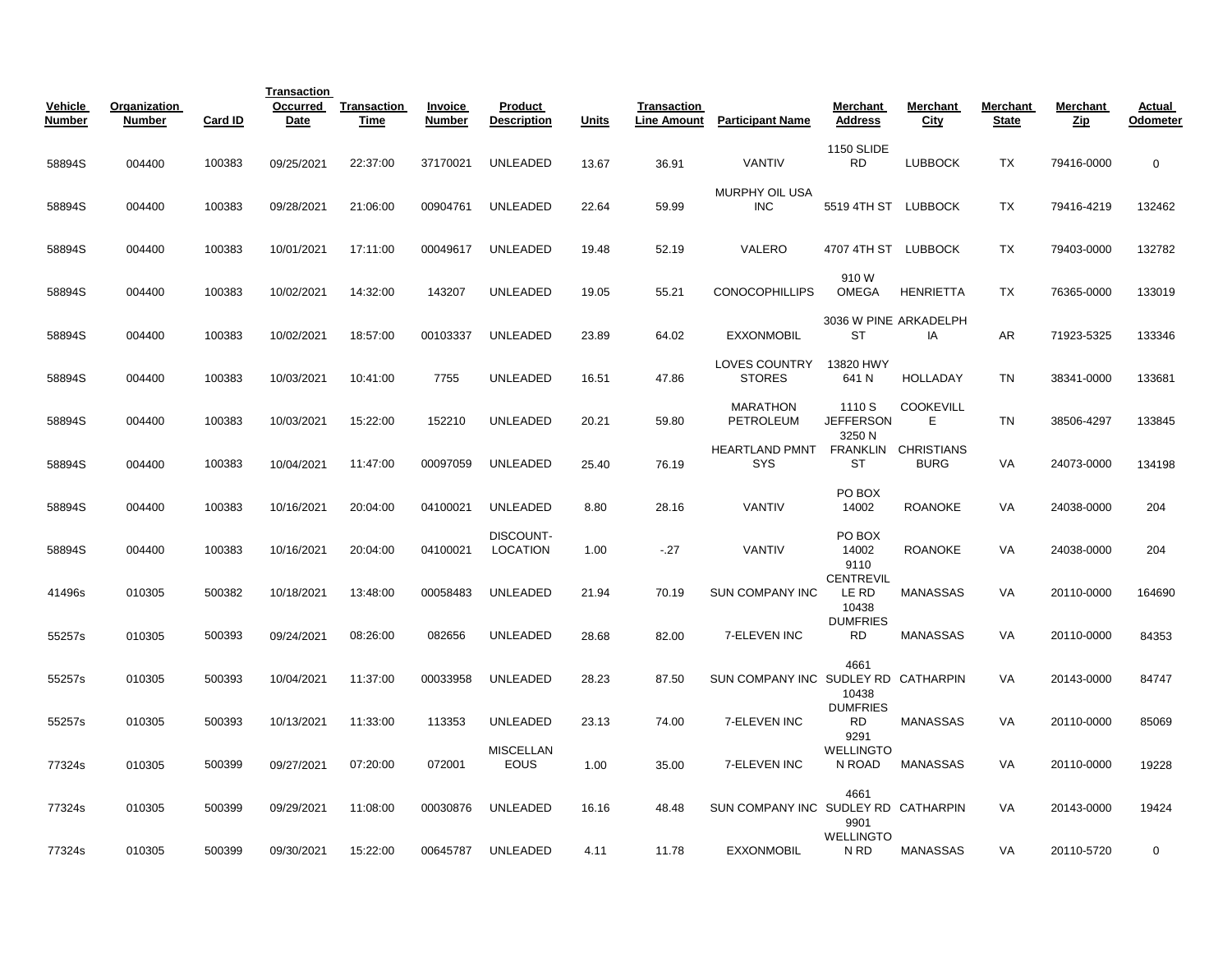|                          |                        |         | <b>Transaction</b> |                            |                          |                               |              |                                   |                                    |                                    |                        |                          |                 |                    |
|--------------------------|------------------------|---------|--------------------|----------------------------|--------------------------|-------------------------------|--------------|-----------------------------------|------------------------------------|------------------------------------|------------------------|--------------------------|-----------------|--------------------|
| Vehicle<br><b>Number</b> | Organization<br>Number | Card ID | Occurred<br>Date   | <b>Transaction</b><br>Time | <b>Invoice</b><br>Number | Product<br><b>Description</b> | <b>Units</b> | Transaction<br><b>Line Amount</b> | <b>Participant Name</b>            | Merchant<br><b>Address</b><br>9901 | Merchant<br>City       | Merchant<br><b>State</b> | Merchant<br>Zip | Actual<br>Odometer |
|                          |                        |         |                    |                            |                          |                               |              |                                   |                                    | <b>WELLINGTO</b>                   |                        |                          |                 |                    |
| 77324s                   | 010305                 | 500399  | 10/07/2021         | 16:00:00                   | 00641220                 | UNLEADED                      | 6.17         | 19.00                             | <b>EXXONMOBIL</b>                  | N RD                               | <b>MANASSAS</b>        | VA                       | 20110-5720      | 0                  |
|                          |                        |         |                    |                            |                          |                               |              |                                   |                                    | 10299                              |                        |                          |                 |                    |
| 77324s                   | 010305                 | 500399  | 10/13/2021         | 15:19:00                   | 151936                   | <b>UNLEADED</b>               | 5.82         | 18.62                             | 7-ELEVEN INC                       | <b>DUMFRIES</b><br><b>ROAD</b>     | <b>MANASSAS</b>        | VA                       | 20112-0000      | 0                  |
|                          |                        |         |                    |                            |                          |                               |              |                                   |                                    | 10299                              |                        |                          |                 |                    |
|                          |                        |         |                    |                            |                          |                               |              |                                   |                                    | <b>DUMFRIES</b>                    |                        |                          |                 |                    |
| 77324s                   | 010305                 | 500399  | 10/13/2021         | 15:27:00                   | 152712                   | <b>UNLEADED</b>               | 12.94        | 41.42                             | 7-ELEVEN INC                       | <b>ROAD</b>                        | MANASSAS               | VA                       | 20112-0000      | 19626              |
|                          |                        |         |                    |                            |                          |                               |              |                                   |                                    | 9901<br><b>WELLINGTO</b>           |                        |                          |                 |                    |
| 77324s                   | 010305                 | 500399  | 10/21/2021         | 14:53:00                   | 00646953                 | <b>UNLEADED</b>               | 5.95         | 18.93                             | <b>EXXONMOBIL</b>                  | N RD                               | <b>MANASSAS</b>        | VA                       | 20110-5720      | $\mathbf 0$        |
|                          |                        |         |                    |                            |                          |                               |              |                                   |                                    | 9901                               |                        |                          |                 |                    |
|                          |                        |         |                    |                            |                          |                               |              |                                   |                                    | <b>WELLINGTO</b>                   |                        |                          |                 |                    |
| 77324s                   | 010305                 | 500399  | 10/21/2021         | 14:55:00                   | 00646954                 | UNLEADED                      | 11.70        | 37.19                             | <b>EXXONMOBIL</b>                  | N <sub>RD</sub><br>25652 JEB       | <b>MANASSAS</b>        | VA                       | 20110-5720      | 19824              |
|                          |                        |         |                    |                            |                          |                               |              |                                   |                                    | <b>STUART</b>                      |                        |                          |                 |                    |
| 68334s                   | 017100                 | 500610  | 10/20/2021         | 14:09:00                   | 00184961                 | UNLEADED                      | 20.27        | 64.85                             | <b>EXXONMOBIL</b>                  | <b>HWY</b>                         | <b>STUART</b>          | VA                       | 24171-0000      | 19416              |
|                          |                        |         |                    |                            |                          |                               |              |                                   |                                    | PO BOX                             |                        |                          |                 |                    |
| 68262s                   | 017100                 | 500711  | 09/27/2021         | 21:45:00                   | 45480025                 | <b>UNLEADED</b>               | 7.95         | 23.07                             | <b>VANTIV</b>                      | 14002                              | <b>ROANOKE</b>         | VA                       | 24038-0000      | 142184             |
|                          |                        |         |                    |                            |                          |                               |              |                                   |                                    | 9792                               |                        |                          |                 |                    |
|                          |                        |         |                    |                            |                          |                               |              |                                   | <b>MARATHON</b>                    | <b>WOOLWINE</b>                    |                        |                          |                 |                    |
| 68262s                   | 017100                 | 500711  | 10/08/2021         | 13:18:00                   | 131843                   | <b>UNLEADED</b>               | 11.60        | 35.96                             | <b>PETROLEUM</b>                   | <b>HWY</b><br>18241 A L            | <b>WOOLWINE</b>        | <b>VA</b>                | 24185-3851      | 142511             |
|                          |                        |         |                    |                            |                          |                               |              |                                   |                                    | PHILPOTT                           |                        |                          |                 |                    |
| 68262s                   | 017100                 | 500711  | 10/15/2021         | 14:58:00                   | 00103970                 | <b>UNLEADED</b>               | 2.06         | 6.60                              | <b>EXXONMOBIL</b>                  | <b>HWY</b>                         | <b>RIDGEWAY</b>        | VA                       | 24148-0000      | 142566             |
|                          |                        |         |                    |                            |                          |                               |              |                                   |                                    | <b>APPLE</b>                       |                        |                          |                 |                    |
| 61746S                   | 017600                 | 500489  | 10/05/2021         | 11:14:00                   | 00006525                 | <b>UNLEADED</b>               | 17.17        | 54.94                             | SHEETZ, INC.                       | <b>HARVEST</b><br>DR               | <b>MARTINSBU</b><br>RG | WV                       | 25401-          | 152420             |
|                          |                        |         |                    |                            |                          |                               |              |                                   |                                    |                                    |                        |                          |                 |                    |
|                          |                        |         |                    |                            |                          |                               |              |                                   |                                    | PO BOX                             |                        |                          |                 |                    |
| 61746S                   | 017600                 | 500489  | 10/17/2021         | 16:31:00                   | 31270025                 | UNLEADED                      | 18.07        | 57.83                             | <b>VANTIV</b>                      | 14002                              | <b>ROANOKE</b>         | VA                       | 24038-0000      | 152678             |
|                          |                        |         |                    |                            |                          | DISCOUNT-                     |              |                                   |                                    | PO BOX                             |                        |                          |                 |                    |
| 61746S                   | 017600                 | 500489  | 10/17/2021         | 16:31:00                   | 31270025                 | <b>LOCATION</b>               | 1.00         | $-54$                             | <b>VANTIV</b>                      | 14002                              | <b>ROANOKE</b>         | VA                       | 24038-0000      | 152678             |
|                          |                        |         |                    |                            |                          |                               |              |                                   |                                    |                                    |                        |                          |                 |                    |
|                          |                        | 100604  | 09/29/2021         | 18:20:00                   | 00102015                 | UNLEADED                      | 3.22         | 9.67                              | <b>BP EXPLORATION &amp;</b><br>OIL | 410 ELM<br>AVE SE                  | <b>ROANOKE</b>         | VA                       | 24013-0000      | 71965              |
| 68294S                   | 018300                 |         |                    |                            |                          |                               |              |                                   |                                    |                                    |                        |                          |                 |                    |
|                          |                        |         |                    |                            |                          |                               |              |                                   | BP EXPLORATION &                   | 410 ELM                            |                        |                          |                 |                    |
| 68294S                   | 018300                 | 100604  | 10/13/2021         | 18:33:00                   | 00116855                 | <b>UNLEADED</b>               | 6.40         | 20.50                             | OIL                                | AVE SE                             | <b>ROANOKE</b>         | VA                       | 24013-0000      | 72735              |
|                          |                        |         |                    |                            |                          |                               |              |                                   | <b>BP EXPLORATION &amp;</b>        | 410 ELM                            |                        |                          |                 |                    |
| 68294S                   | 018300                 | 100604  | 10/20/2021         | 20:15:00                   | 00124266                 | <b>UNLEADED</b>               | 4.69         | 15.26                             | OIL                                | AVE SE                             | <b>ROANOKE</b>         | VA                       | 24013-0000      | 72838              |
|                          |                        |         |                    |                            |                          |                               |              |                                   |                                    | 2726                               |                        |                          |                 |                    |
|                          |                        |         |                    |                            |                          | <b>UNLEADED</b>               |              |                                   | BP EXPLORATION & FRANKLIN          |                                    |                        |                          |                 |                    |
| 71501s                   | 018300                 | 100666  | 10/11/2021         | 09:54:00                   | 00105790                 | <b>SUPER</b>                  | 8.38         | 32.36                             | OIL                                | ROAD <sub>S</sub><br>1435          | <b>ROANOKE</b>         | VA                       | 24014-0000      | 24649              |
|                          |                        |         |                    |                            |                          |                               |              |                                   |                                    | <b>APPERSON</b>                    |                        |                          |                 |                    |
| 77347s                   | 018300                 | 100767  | 09/27/2021         | 13:43:00                   | 00495283                 | <b>UNLEADED</b>               | 5.34         | 16.02                             | SHEETZ, INC.                       | DR                                 | SALEM                  | VA                       | 24153-7220      | 6861               |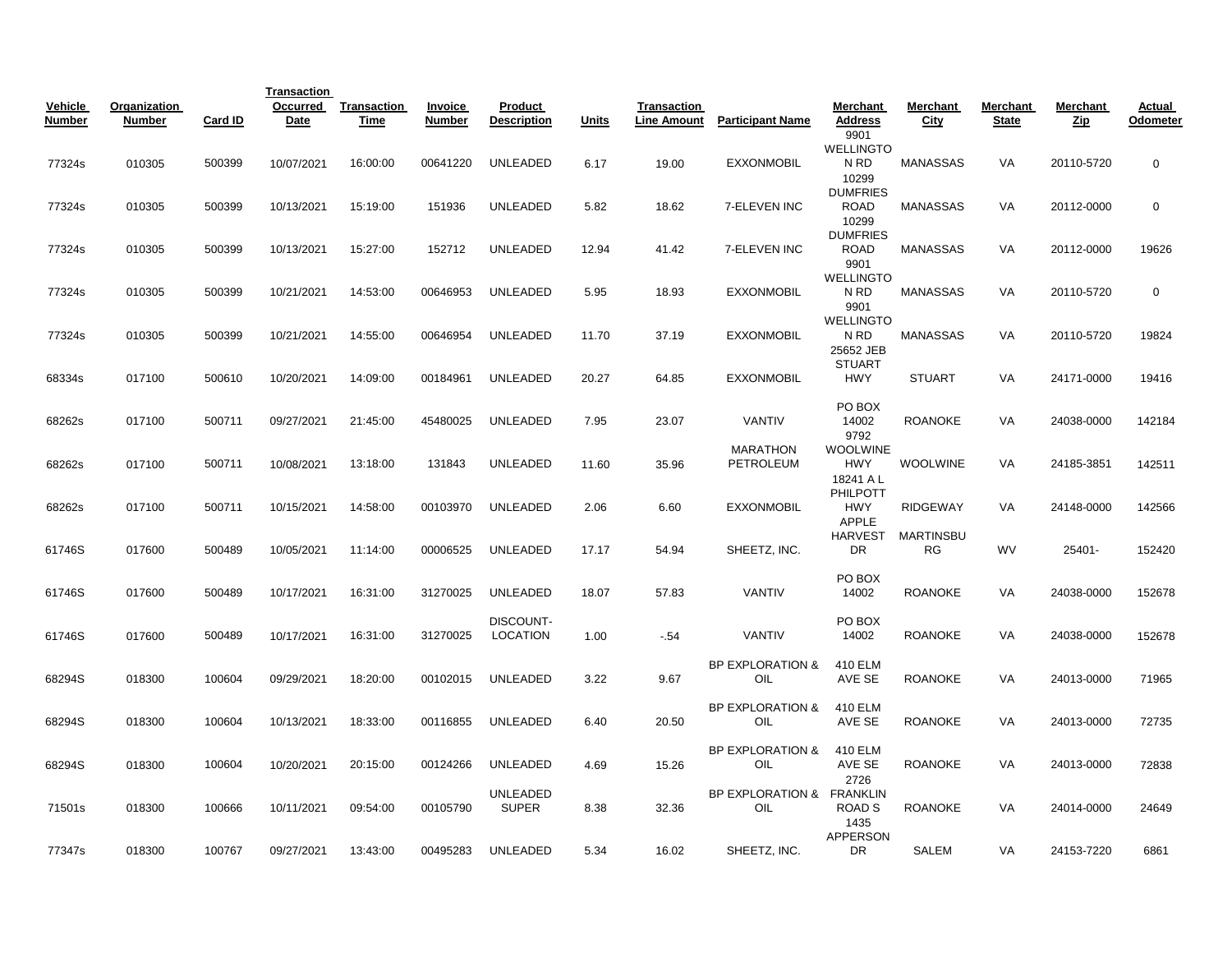|                   |                               |         | <b>Transaction</b> |                            |                   |                               |              |                                          |                                          |                                             |                                      |                          |                 |                    |
|-------------------|-------------------------------|---------|--------------------|----------------------------|-------------------|-------------------------------|--------------|------------------------------------------|------------------------------------------|---------------------------------------------|--------------------------------------|--------------------------|-----------------|--------------------|
| Vehicle<br>Number | Organization<br><b>Number</b> | Card ID | Occurred<br>Date   | Transaction<br><u>Time</u> | Invoice<br>Number | Product<br><b>Description</b> | <b>Units</b> | <b>Transaction</b><br><b>Line Amount</b> | <b>Participant Name</b>                  | Merchant<br>Address                         | Merchant<br><u>City</u>              | Merchant<br><b>State</b> | Merchant<br>Zip | Actual<br>Odometer |
| 77347s            | 018300                        | 100767  | 10/04/2021         | 18:05:00                   | 00107254          | UNLEADED                      | 4.13         | 12.60                                    | <b>BP EXPLORATION &amp;</b><br>OIL       | 410 ELM<br>AVE SE<br>1202 S                 | <b>ROANOKE</b>                       | VA                       | 24013-0000      | 7052               |
| 77347s            | 018300                        | 100767  | 10/06/2021         | 18:33:00                   | 183339            | <b>UNLEADED</b>               | 7.38         | 22.58                                    | CITGO PETROLEUM JEFFERSON<br><b>CORP</b> | <b>ST</b><br>2941                           | <b>ROANOKE</b>                       | VA                       | 24016-0000      | 7164               |
| 77347s            | 018300                        | 100767  | 10/18/2021         | 18:54:00                   | 0468660           | UNLEADED                      | 9.26         | 30.10                                    | SHELL/EQUIVA<br><b>SERVICE</b>           | <b>HERSHBER</b><br>GER RD NW<br>2726        | <b>ROANOKE</b>                       | VA                       | 24017-1943      | 7370               |
| 77347s            | 018300                        | 100767  | 10/20/2021         | 12:26:00                   | 00115977          | UNLEADED                      | 2.57         | 8.50                                     | BP EXPLORATION & FRANKLIN<br>OIL         | ROAD <sub>S</sub>                           | <b>ROANOKE</b>                       | VA                       | 24014-0000      | 7462               |
| 48465s            | 021200                        | 100487  | 10/06/2021         | 11:12:00                   | 00074930          | <b>UNLEADED</b>               | 16.00        | 47.35                                    | BP EXPLORATION & 128 N MAIN<br>OIL       | ST                                          | <b>EMPORIA</b>                       | VA                       | 23847-0000      | 157872             |
| 48470s            | 021200                        | 100532  | 09/25/2021         | 18:24:00                   | 00560909          | UNLEADED                      | 25.69        | 77.05                                    | SHEETZ, INC.                             | 2016 S MAIN<br>ST<br><b>GEORGE</b>          | <b>FARMVILLE</b>                     | VA                       | 23901-7500      | 171275             |
| 48470s            | 021200                        | 100532  | 09/28/2021         | 21:55:00                   | 00128101          | UNLEADED                      | 28.84        | 86.51                                    | <b>EXXONMOBIL</b>                        | ON HW<br><b>GEORGE</b>                      | WASHINGT CHARLOTTE<br><b>COURT H</b> | VA                       | 23923-0000      | 171705             |
| 48470s            | 021200                        | 100532  | 10/12/2021         | 12:38:00                   | 00127003          | UNLEADED                      | 15.29        | 48.30                                    | <b>EXXONMOBIL</b>                        | ON HW<br>14241 W                            | WASHINGT CHARLOTTE<br><b>COURT H</b> | VA                       | 23923-0000      | 171908             |
| 68268s            | 021200                        | 100595  | 09/26/2021         | 16:28:00                   | 00145259          | UNLEADED                      | 19.92        | 58.94                                    | <b>EXXONMOBIL</b>                        | <b>JAMES</b><br>ANDERSON<br>14241 W         | <b>BUCKINGHA</b><br>м                | VA                       | 23921-0000      | 54243              |
| 68268s            | 021200                        | 100595  | 10/14/2021         | 17:54:00                   | 00152379          | UNLEADED                      | 8.14         | 25.74                                    | <b>EXXONMOBIL</b>                        | <b>JAMES</b><br>ANDERSON<br>7721            | <b>BUCKINGHA</b><br>М                | VA                       | 23921-0000      | 54371              |
| 57597s            | 021200                        | 100669  | 09/29/2021         | 09:21:00                   | 092138            | <b>UNLEADED</b>               | 17.51        | 52.50                                    | <b>CONOCOPHILLIPS</b>                    | <b>HWY</b>                                  | RICHMOND APPOMATT<br>OX              | VA                       | 24522-8680      | 134366             |
| 65622s            | 021200                        | 100671  | 09/27/2021         | 18:32:00                   | 0368951           | <b>UNLEADED</b>               | 24.84        | 74.51                                    | SHELL/EQUIVA<br><b>SERVICE</b>           | 2516 N LEE<br><b>HWY</b>                    | <b>LEXINGTON</b>                     | VA                       | 24450-3335      | 67404              |
| 65622s            | 021200                        | 100671  | 10/13/2021         | 12:53:00                   | 0850586           | UNLEADED                      | 19.28        | 61.70                                    | SHELL/EQUIVA<br><b>SERVICE</b>           | 3239 OLD<br><b>FOREST RD</b><br>6900 VIRGIL | <b>LYNCHBUR</b><br>G                 | VA                       | 24501-2325      | 67689              |
| 71582s            | 021200                        | 100677  | 09/25/2021         | 18:09:00                   | 180919            | <b>UNLEADED</b>               | 16.18        | 47.87                                    | CITGO PETROLEUM<br><b>CORP</b>           | H GOODE<br><b>HWY</b><br><b>BOOKERT</b>     | <b>ROCKY</b><br><b>MOUNT</b>         | VA                       | 24151-0000      | 163022             |
| 71582s            | 021200                        | 100677  | 10/08/2021         | 09:00:00                   | 0483685           | UNLEADED                      | 9.81         | 30.02                                    | SHELL/EQUIVA<br><b>SERVICE</b>           | WASHINGT<br>ON<br>110 RIVER                 | <b>WIRTZ</b>                         | VA                       | 24184-3800      | 163256             |
| 79420s            | 021200                        | 100776  | 09/27/2021         | 07:22:00                   | 9245              | <b>UNLEADED</b>               | 11.87        | 35.00                                    | PILOT OIL CORP<br><b>TRNDR</b>           | <b>POINT</b><br><b>DRIVE</b><br>110 RIVER   | <b>DANVILLE</b>                      | VA                       | 24541-0000      | 25845              |
| 79420s            | 021200                        | 100776  | 10/03/2021         | 21:04:00                   | 1563              | UNLEADED                      | 8.14         | 24.00                                    | PILOT OIL CORP<br><b>TRNDR</b>           | <b>POINT</b><br><b>DRIVE</b>                | <b>DANVILLE</b>                      | VA                       | 24541-0000      | 26044              |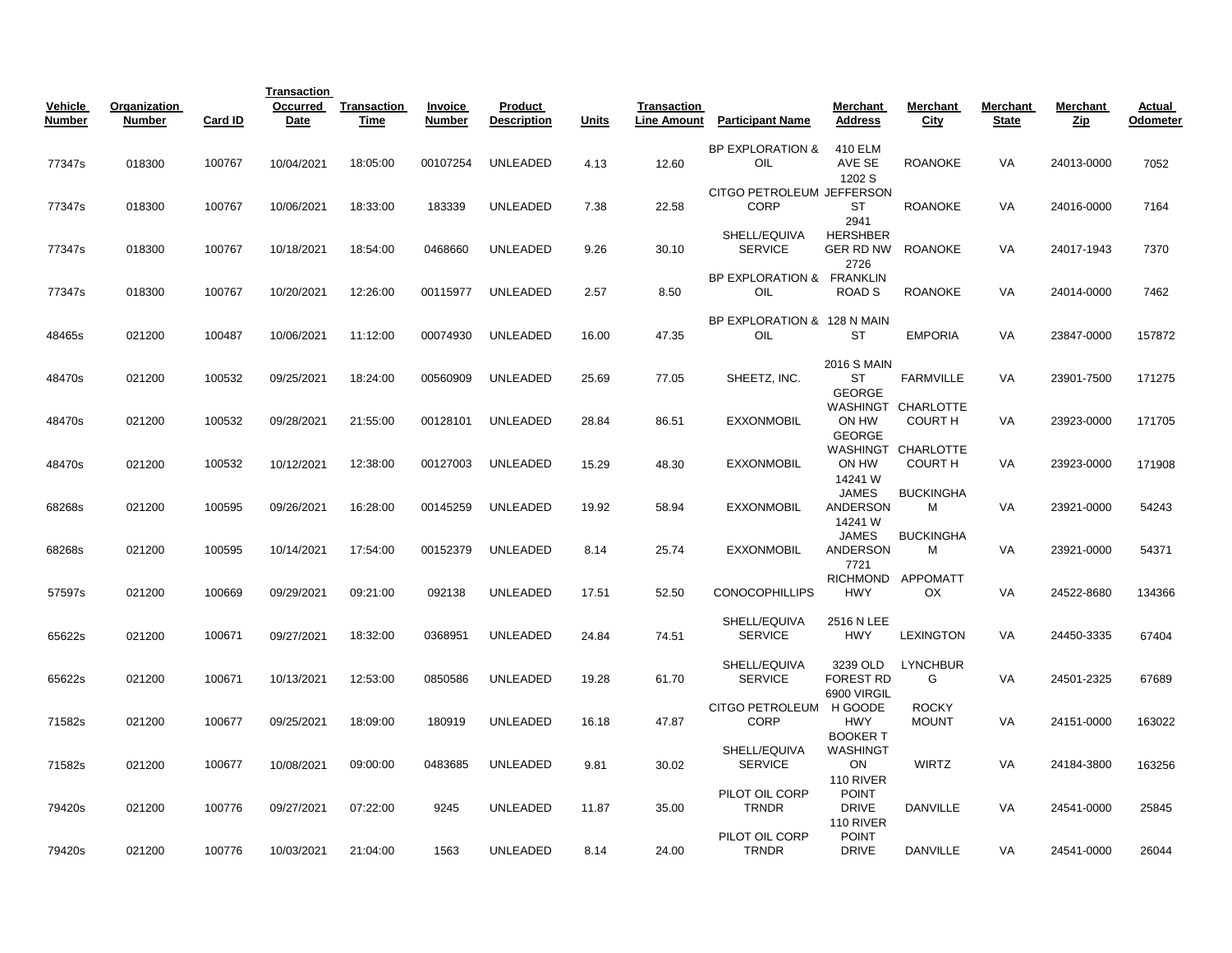|                          |                               |         | <b>Transaction</b> |                     |                          |                                |       |                                   |                                      |                                             |                         |                          |                 |                    |
|--------------------------|-------------------------------|---------|--------------------|---------------------|--------------------------|--------------------------------|-------|-----------------------------------|--------------------------------------|---------------------------------------------|-------------------------|--------------------------|-----------------|--------------------|
| Vehicle<br><b>Number</b> | Organization<br><b>Number</b> | Card ID | Occurred<br>Date   | Transaction<br>Time | Invoice<br><b>Number</b> | Product<br><b>Description</b>  | Units | Transaction<br><b>Line Amount</b> | <b>Participant Name</b>              | Merchant<br><b>Address</b><br>1034 WEST     | Merchant<br>City        | Merchant<br><b>State</b> | Merchant<br>Zip | Actual<br>Odometer |
| 79420s                   | 021200                        | 100776  | 10/07/2021         | 15:30:00            | 00176009                 | UNLEADED<br><b>SUPER</b>       | 15.77 | 61.50                             | <b>EXXONMOBIL</b>                    | <b>MAIN</b><br><b>STREET</b>                | <b>ABINGDON</b>         | VA                       | 24210-0000      | 26405              |
| 48465s                   | 021200                        | 500487  | 10/15/2021         | 10:07:00            | 00099947                 | <b>UNLEADED</b>                | 17.60 | 52.78                             | BP EXPLORATION & 128 N MAIN<br>OIL   | ST                                          | <b>EMPORIA</b>          | VA                       | 23847-0000      | 159044             |
| 48465s                   | 021200                        | 500487  | 10/20/2021         | 13:29:00            | 00242092                 | <b>UNLEADED</b>                | 14.77 | 45.79                             | <b>EXXONMOBIL</b>                    | 201 N MAIN<br>ST<br>14241 W                 | <b>EMPORIA</b>          | VA                       | 23847-0000      | 159266             |
| 68268s                   | 021200                        | 500595  | 10/17/2021         | 15:15:00            | 00142182                 | <b>UNLEADED</b>                | 18.41 | 60.00                             | <b>EXXONMOBIL</b>                    | <b>JAMES</b><br><b>ANDERSON</b><br>16257 N  | <b>BUCKINGHA</b><br>М   | VA                       | 23921-0000      | 54660              |
| 68268s                   | 021200                        | 500595  | 10/23/2021         | 13:44:00            | 00373061                 | UNLEADED                       | 5.76  | 19.00                             | VALERO                               | <b>JAMES</b><br><b>MADISON</b><br>110 RIVER | <b>DILLWYN</b>          | VA                       | 23936-0000      | 54731              |
| 80220s                   | 021200                        | 500659  | 10/17/2021         | 13:50:00            | 7466                     | <b>UNLEADED</b>                | 19.61 | 61.94                             | PILOT OIL CORP<br><b>TRNDR</b>       | <b>POINT</b><br><b>DRIVE</b><br>2645        | <b>DANVILLE</b>         | VA                       | 24541-0000      | 28323              |
| 65622S                   | 021200                        | 500671  | 10/16/2021         | 12:28:00            | 0015214                  | UNLEADED                       | 29.36 | 91.00                             | SHELL/EQUIVA<br><b>SERVICE</b>       | <b>COLUMBIA</b><br>HWY N<br>103             | <b>AIKEN</b>            | SC                       | 29805-9023      | 68237              |
| 65622S                   | 021200                        | 500671  | 10/17/2021         | 12:18:00            | 00307611                 | <b>UNLEADED</b>                | 24.16 | 78.75                             | BP EXPLORATION & VETERANS<br>OIL     | <b>PKWY S</b>                               | <b>MOULTRIE</b>         | GA                       | 31768-0000      | 68496              |
| 65622S                   | 021200                        | 500671  | 10/20/2021         | 08:03:00            | 00048081                 | <b>UNLEADED</b>                | 12.94 | 41.81                             | <b>HEARTLAND PMNT</b><br><b>SYS</b>  | 2819 1ST<br>AVE SE<br>574 BETTIS            | <b>MOULTRIE</b>         | GA                       | 31788-0000      | 68693              |
| 65622S                   | 021200                        | 500671  | 10/22/2021         | 10:54:00            | 1056                     | <b>UNLEADED</b>                | 27.25 | 85.01                             | PILOT OIL CORP<br><b>TRNDR</b>       | <b>ACADEMY</b><br><b>RD</b><br>4622         | <b>GRANITEVIL</b><br>LE | SC                       | 29829-0000      | 69014              |
| 65622S                   | 021200                        | 500671  | 10/22/2021         | 16:56:00            | 0763557                  | <b>UNLEADED</b>                | 26.57 | 87.68                             | SHELL/EQUIVA<br><b>SERVICE</b>       | <b>CLEBURNE</b><br><b>BLVD</b>              | <b>DUBLIN</b>           | VA                       | 24084-4411      | 69307              |
| 60203s                   | 021200                        | 500731  | 10/20/2021         | 14:11:00            | 11150025                 | <b>UNLEADED</b>                | 25.00 | 80.00                             | <b>SPEEDWAY LLC</b>                  | <b>391 S MAIN</b><br>ST<br>110 RIVER        | <b>HALIFAX</b>          | VA                       | 24558-0000      | 133013             |
| 79420s                   | 021200                        | 500776  | 10/14/2021         | 16:03:00            | 4296                     | <b>UNLEADED</b><br><b>PLUS</b> | 10.82 | 37.00                             | PILOT OIL CORP<br><b>TRNDR</b>       | <b>POINT</b><br><b>DRIVE</b><br>110 RIVER   | <b>DANVILLE</b>         | VA                       | 24541-0000      | 26687              |
| 79420s                   | 021200                        | 500776  | 10/15/2021         | 17:02:00            | 1705                     | <b>UNLEADED</b>                | 4.81  | 14.90                             | PILOT OIL CORP<br><b>TRNDR</b>       | <b>POINT</b><br><b>DRIVE</b><br>2645        | <b>DANVILLE</b>         | VA                       | 24541-0000      | 26811              |
| 79420s                   | 021200                        | 500776  | 10/17/2021         | 22:16:00            | 0036350                  | <b>UNLEADED</b>                | 12.74 | 39.51                             | SHELL/EQUIVA<br><b>SERVICE</b>       | <b>COLUMBIA</b><br>HWY N                    | <b>AIKEN</b>            | SC                       | 29805-9023      | 27065              |
| 79420s                   | 021200                        | 500776  | 10/18/2021         | 21:58:00            | 0181768                  | <b>UNLEADED</b>                | 14.15 | 46.71                             | SHELL/EQUIVA<br><b>SERVICE</b>       | <b>2006 W HILL</b><br>AVE                   | VALDOSTA                | GA                       | 31601-5114      | 27465              |
| 79420s                   | 021200                        | 500776  | 10/21/2021         | 19:58:00            | 976233                   | UNLEADED                       | 7.79  | 25.00                             | <b>CIRCLE K STORES</b><br><b>INC</b> | <b>802 WEST</b><br>7TH ST                   | <b>TIFTON</b>           | GА                       | 31794-0000      | 27700              |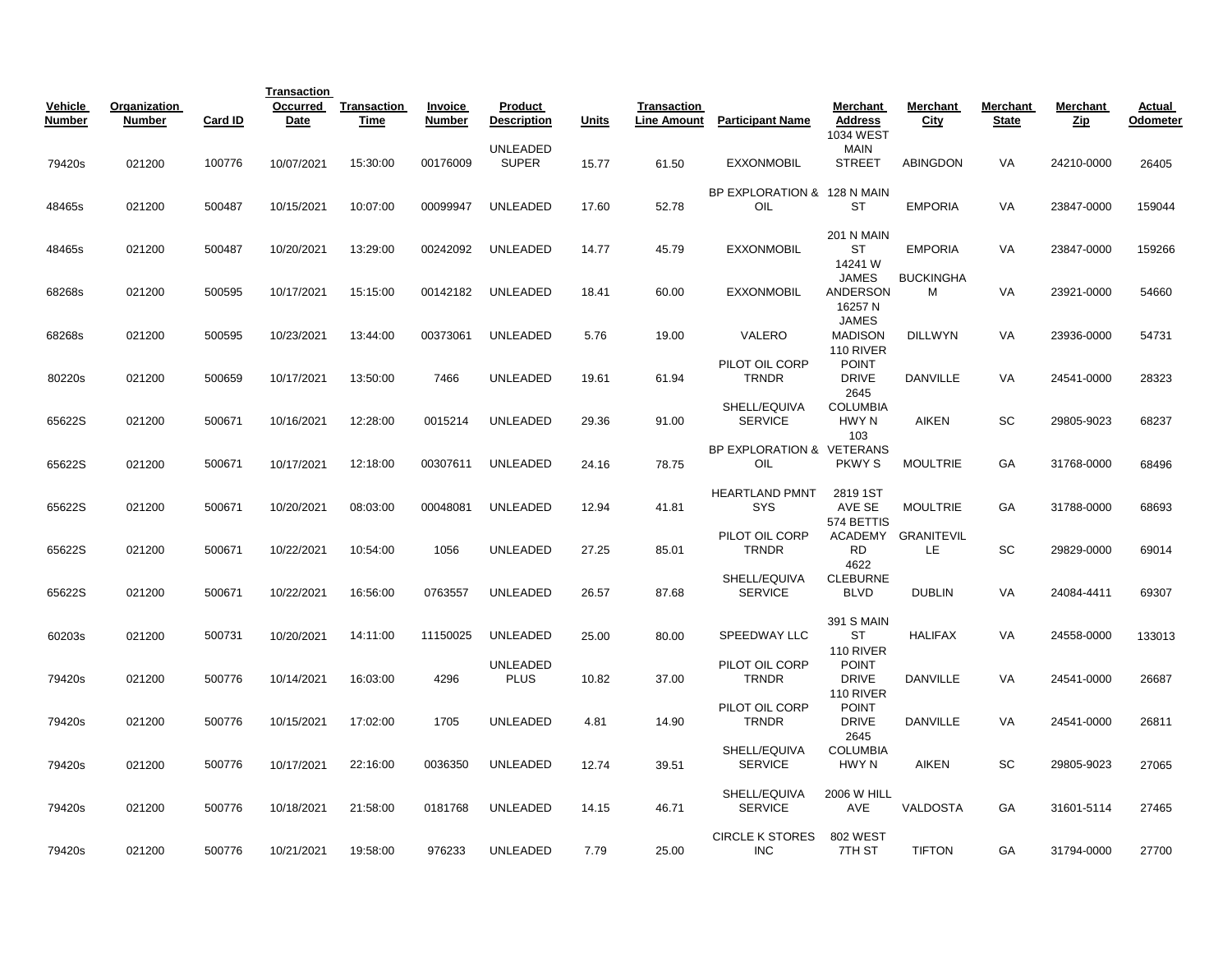|                          |                        |         | <b>Transaction</b> |                     |                   |                                 |       |                                          |                                            |                                       |                                  |                          |                 |                    |
|--------------------------|------------------------|---------|--------------------|---------------------|-------------------|---------------------------------|-------|------------------------------------------|--------------------------------------------|---------------------------------------|----------------------------------|--------------------------|-----------------|--------------------|
| Vehicle<br><b>Number</b> | Organization<br>Number | Card ID | Occurred<br>Date   | Transaction<br>Time | Invoice<br>Number | Product<br><b>Description</b>   | Units | <b>Transaction</b><br><b>Line Amount</b> | <b>Participant Name</b>                    | Merchant<br><b>Address</b>            | Merchant<br><b>City</b>          | Merchant<br><b>State</b> | Merchant<br>Zip | Actual<br>Odometer |
| 79420s                   | 021200                 | 500776  | 10/22/2021         | 13:17:00            | 01448746          | <b>UNLEADED</b><br><b>SUPER</b> | 11.85 | 46.00                                    | <b>EXXONMOBIL</b>                          | 4002 DEANS<br>110 RIVER               | BRIDGE RD HEPHZIBAH              | <b>GA</b>                | 30815-0000      | 27892              |
| 79420s                   | 021200                 | 500776  | 10/22/2021         | 20:12:00            | 5792              | UNLEADED                        | 11.08 | 35.00                                    | PILOT OIL CORP<br>TRNDR                    | <b>POINT</b><br><b>DRIVE</b><br>1804  | DANVILLE                         | VA                       | 24541-0000      | 28214              |
| 77319s                   | 021300                 | 100763  | 09/25/2021         | 17:28:00            | 00532000          | UNLEADED                        | 10.06 | 29.18                                    | SHEETZ, INC.                               | <b>NOCK BLVD</b><br>1804              | TAPPAHAN TAPPAHAN<br><b>NOCK</b> | VA                       | 22560-9350      | 50586              |
| 77319s                   | 021300                 | 100763  | 10/01/2021         | 17:18:00            | 00889172          | <b>UNLEADED</b>                 | 10.46 | 32.44                                    | SHEETZ, INC.                               | TAPPAHAN<br><b>NOCK BLVD</b><br>13400 | TAPPAHAN<br><b>NOCK</b>          | VA                       | 22560-9350      | 50854              |
| 68316s                   | 021300                 | 500690  | 10/01/2021         | 11:55:00            | 0583369           | <b>MISCELLAN</b><br><b>EOUS</b> | 1.00  | 20.00                                    | SHELL/EQUIVA<br><b>SERVICE</b>             | <b>MIDLOTHIA</b><br>N TPKE<br>6273    | MIDLOTHIA<br>N                   | VA                       | 23113-4212      | 101108             |
| 68316s                   | 021300                 | 500690  | 10/20/2021         | 12:03:00            | 0141333           | <b>UNLEADED</b>                 | 11.42 | 35.41                                    | SHELL/EQUIVA<br><b>SERVICE</b>             | <b>HOLLAND</b><br><b>RD</b>           | <b>SUFFOLK</b>                   | VA                       | 23437-9589      | 101347             |
| 77318s                   | 021300                 | 500762  | 09/30/2021         | 11:54:00            | 00461373          | <b>UNLEADED</b>                 | 9.09  | 25.73                                    | MURPHY OIL USA<br><b>INC</b>               | 1204 N MAIN<br><b>ST</b>              | <b>SUFFOLK</b>                   | VA                       | 23434-4321      | 56377              |
| 77318s                   | 021300                 | 500762  | 10/09/2021         | 01:21:00            | 012154            | <b>MISCELLAN</b><br>EOUS        | 1.00  | .05                                      | 7-ELEVEN INC                               | 3500 DEEP<br><b>CREEK</b>             | PORTSMOU<br><b>TH</b>            | VA                       | 23702-0000      | 168000             |
| 77318s                   | 021300                 | 500762  | 10/09/2021         | 01:21:00            | 012154            | <b>FOOD</b>                     | 1.00  | 1.99                                     | 7-ELEVEN INC                               | 3500 DEEP<br><b>CREEK</b>             | PORTSMOU<br>TН                   | VA                       | 23702-0000      | 168000             |
| 77318s                   | 021300                 | 500762  | 10/09/2021         | 14:01:00            | 00003674          | <b>UNLEADED</b>                 | 4.31  | 13.37                                    | FDCS NORTH -<br><b>SYSS</b>                | 3026<br><b>CHURCHLA</b><br>ND BLVD    | CHESAPEA<br>KE                   | VA                       | 23321-0000      | 168000             |
| 77318s                   | 021300                 | 500762  | 10/09/2021         | 16:32:00            | 00550234          | <b>UNLEADED</b><br><b>SUPER</b> | 10.52 | 40.28                                    | BP EXPLORATION & FREDERICK PORTSMOU<br>OIL | 2600<br><b>BLVD</b>                   | TH                               | <b>VA</b>                | 23704-0000      | 168000             |
| 77318s                   | 021300                 | 500762  | 10/09/2021         | 16:35:00            | 00550241          | <b>UNLEADED</b>                 | 12.84 | 40.19                                    | BP EXPLORATION & FREDERICK PORTSMOU<br>OIL | 2600<br><b>BLVD</b>                   | TH                               | VA                       | 23704-0000      | 168000             |
| 77318s                   | 021300                 | 500762  | 10/11/2021         | 07:22:00            | 00670150          | UNLEADED<br><b>SUPER</b>        | 6.42  | 25.04                                    | <b>EXXONMOBIL</b>                          | 3529 HIGH<br><b>STREET</b>            | PORTSMOU<br>TH                   | VA                       | 23707-3125      | 169000             |
| 77318s                   | 021300                 | 500762  | 10/11/2021         | 08:10:00            | 00552273          | UNLEADED<br><b>PLUS</b>         | 29.83 | 105.30                                   | BP EXPLORATION & FREDERICK PORTSMOU<br>OIL | 2600<br><b>BLVD</b>                   | <b>TH</b>                        | VA                       | 23704-0000      | 168000             |
| 77318s                   | 021300                 | 500762  | 10/11/2021         | 08:45:00            | 00552316          | UNLEADED                        | 28.19 | 88.23                                    | BP EXPLORATION & FREDERICK PORTSMOU<br>OIL | 2600<br><b>BLVD</b>                   | TH                               | VA                       | 23704-0000      | 168000             |
| 77318s                   | 021300                 | 500762  | 10/12/2021         | 16:16:00            | 00554312          | UNLEADED                        | 12.16 | 40.00                                    | BP EXPLORATION & FREDERICK PORTSMOU<br>OIL | 2600<br><b>BLVD</b>                   | <b>TH</b>                        | VA                       | 23704-0000      | 168000             |
| 77318s                   | 021300                 | 500762  | 10/12/2021         | 16:24:00            | 00554333          | UNLEADED                        | 27.91 | 91.81                                    | BP EXPLORATION & FREDERICK PORTSMOU<br>OIL | 2600<br><b>BLVD</b>                   | TH                               | VA                       | 23704-0000      | 167000             |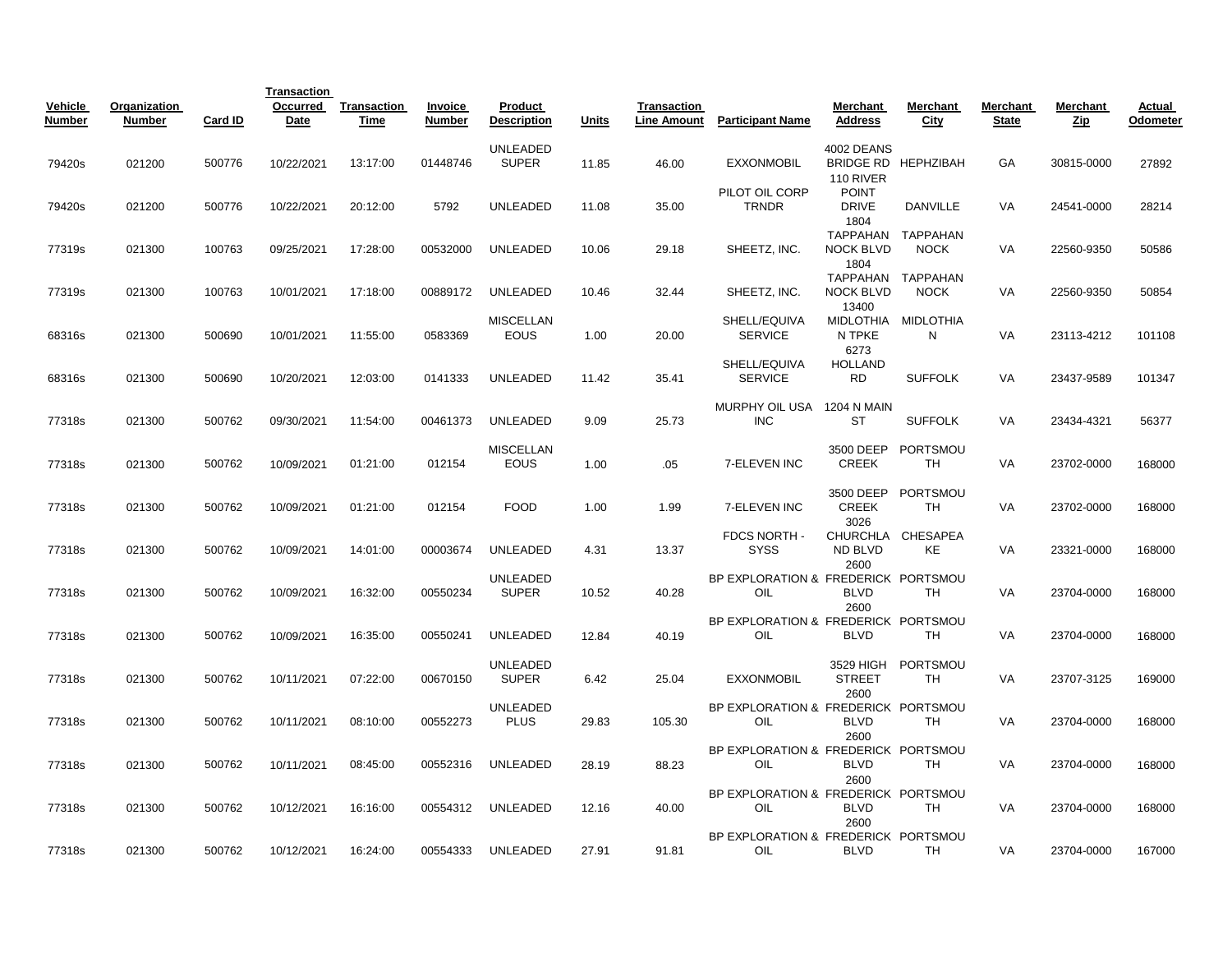| Vehicle<br>Number | Organization<br><b>Number</b> | Card ID | <b>Transaction</b><br>Occurred<br>Date | Transaction<br>Time | Invoice<br>Number | Product<br><b>Description</b>   | <b>Units</b> | Transaction<br><b>Line Amount</b> | <b>Participant Name</b>                           | Merchant<br><b>Address</b>              | Merchant<br>City                 | Merchant<br><b>State</b> | Merchant<br><u>Zip</u> | <b>Actual</b><br><b>Odometer</b> |
|-------------------|-------------------------------|---------|----------------------------------------|---------------------|-------------------|---------------------------------|--------------|-----------------------------------|---------------------------------------------------|-----------------------------------------|----------------------------------|--------------------------|------------------------|----------------------------------|
|                   |                               |         |                                        |                     |                   |                                 |              |                                   |                                                   | 2600                                    |                                  |                          |                        |                                  |
| 77318s            | 021300                        | 500762  | 10/12/2021                             | 16:51:00            | 00554392          | <b>UNLEADED</b>                 | 24.37        | 80.16                             | BP EXPLORATION & FREDERICK PORTSMOU<br><b>OIL</b> | <b>BLVD</b><br>2600                     | <b>TH</b>                        | VA                       | 23704-0000             | 167000                           |
| 77318s            | 021300                        | 500762  | 10/12/2021                             | 16:54:00            | 00554401          | UNLEADED                        | 5.29         | 17.41                             | BP EXPLORATION & FREDERICK PORTSMOU<br>OIL        | <b>BLVD</b><br>2600                     | <b>TH</b>                        | VA                       | 23704-0000             | 167000                           |
| 77318s            | 021300                        | 500762  | 10/12/2021                             | 16:56:00            | 00554407          | UNLEADED                        | 1.09         | 3.61                              | BP EXPLORATION & FREDERICK PORTSMOU<br>OIL        | <b>BLVD</b><br>1301                     | TH                               | VA                       | 23704-0000             | 168000                           |
| 77318s            | 021300                        | 500762  | 10/13/2021                             | 16:24:00            | 24170025          | <b>UNLEADED</b>                 | 4.26         | 13.66                             | <b>VANTIV</b>                                     | <b>BLVD</b><br>1301                     | FREDERICK PORTSMOU<br><b>TH</b>  | VA                       | 23707                  | 168000                           |
| 77318s            | 021300                        | 500762  | 10/13/2021                             | 16:28:00            | 28480025          | <b>TAX SALES</b>                | 1.00         | 2.64                              | <b>VANTIV</b>                                     | <b>BLVD</b>                             | FREDERICK PORTSMOU<br>TH         | VA                       | 23707                  | 168000                           |
| 77318s            | 021300                        | 500762  | 10/13/2021                             | 16:28:00            | 28480025          | <b>MISCELLAN</b><br><b>EOUS</b> | 5.00         | 43.95                             | <b>VANTIV</b>                                     | 1301<br>BLVD<br>1301                    | FREDERICK PORTSMOU<br>TН         | VA                       | 23707                  | 168000                           |
| 77318s            | 021300                        | 500762  | 10/13/2021                             | 18:20:00            | 20170025          | <b>TAX SALES</b>                | 1.00         | 5.21                              | VANTIV                                            | <b>BLVD</b><br>1301                     | FREDERICK PORTSMOU<br><b>TH</b>  | VA                       | 23707                  | 168000                           |
| 77318s            | 021300                        | 500762  | 10/13/2021                             | 18:20:00            | 20170025          | <b>MISCELLAN</b><br><b>EOUS</b> | 1.00         | 86.89                             | VANTIV                                            | <b>BLVD</b>                             | FREDERICK PORTSMOU<br><b>TH</b>  | VA                       | 23707                  | 168000                           |
| 77318s            | 021300                        | 500762  | 10/13/2021                             | 19:01:00            | 01200025          | <b>MISCELLAN</b><br><b>EOUS</b> | 1.00         | 86.89                             | <b>VANTIV</b>                                     | 1301<br><b>BLVD</b>                     | FREDERICK PORTSMOU<br>TH         | VA                       | 23707                  | 168000                           |
| 77318s            | 021300                        | 500762  | 10/13/2021                             | 19:01:00            | 01200025          | <b>TAX SALES</b>                | 1.00         | 5.21                              | <b>VANTIV</b>                                     | 1301<br><b>BLVD</b>                     | FREDERICK PORTSMOU<br><b>TH</b>  | VA                       | 23707                  | 168000                           |
| 77318s            | 021300                        | 500762  | 10/13/2021                             | 22:25:00            | 00667678          | <b>TAX SALES</b>                | 1.00         | 10.59                             | <b>EXXONMOBIL</b>                                 | 3529 HIGH<br><b>STREET</b>              | PORTSMOU<br><b>TH</b>            | VA                       | 23707-3125             | 168000                           |
| 77318s            | 021300                        | 500762  | 10/13/2021                             | 22:25:00            | 00667678          | <b>MISCELLAN</b><br>EOUS        | 10.00        | 84.70                             | <b>EXXONMOBIL</b>                                 | 3529 HIGH<br><b>STREET</b>              | PORTSMOU<br><b>TH</b>            | VA                       | 23707-3125             | 168000                           |
| 77318s            | 021300                        | 500762  | 10/14/2021                             | 03:09:00            | 00044638          | DISCOUNT-<br>LOCATION           | 1.00         | $-10.00$                          | WAWA, INC.                                        | 4005<br><b>VICTORY</b><br>BLVD.<br>4005 | PORTSMOU<br><b>TH</b>            | VA                       | 23701-2816             | 167000                           |
| 77318s            | 021300                        | 500762  | 10/14/2021                             | 03:09:00            | 00044638          | <b>TAX SALES</b>                | 1.00         | 4.64                              | WAWA, INC.                                        | <b>VICTORY</b><br>BLVD.<br>4005         | PORTSMOU<br>TH                   | VA                       | 23701-2816             | 167000                           |
| 77318s            | 021300                        | 500762  | 10/14/2021                             | 03:09:00            | 00044638          | <b>MISCELLAN</b><br>EOUS        | 1.00         | 87.49                             | WAWA, INC.                                        | <b>VICTORY</b><br>BLVD.<br>1804         | PORTSMOU<br>TН                   | VA                       | 23701-2816             | 167000                           |
| 77319s            | 021300                        | 500763  | 10/08/2021                             | 17:21:00            | 00862206          | UNLEADED                        | 18.43        | 57.12                             | SHEETZ, INC.                                      | <b>NOCK BLVD</b>                        | TAPPAHAN TAPPAHAN<br><b>NOCK</b> | VA                       | 22560-9350             | 51299                            |
| 77319s            | 021300                        | 500763  | 10/16/2021                             | 09:06:00            | 06540025          | DISCOUNT-<br><b>LOCATION</b>    | 1.00         | $-55$                             | <b>VANTIV</b>                                     | PO BOX<br>14002                         | <b>ROANOKE</b>                   | VA                       | 24038-0000             | 51741                            |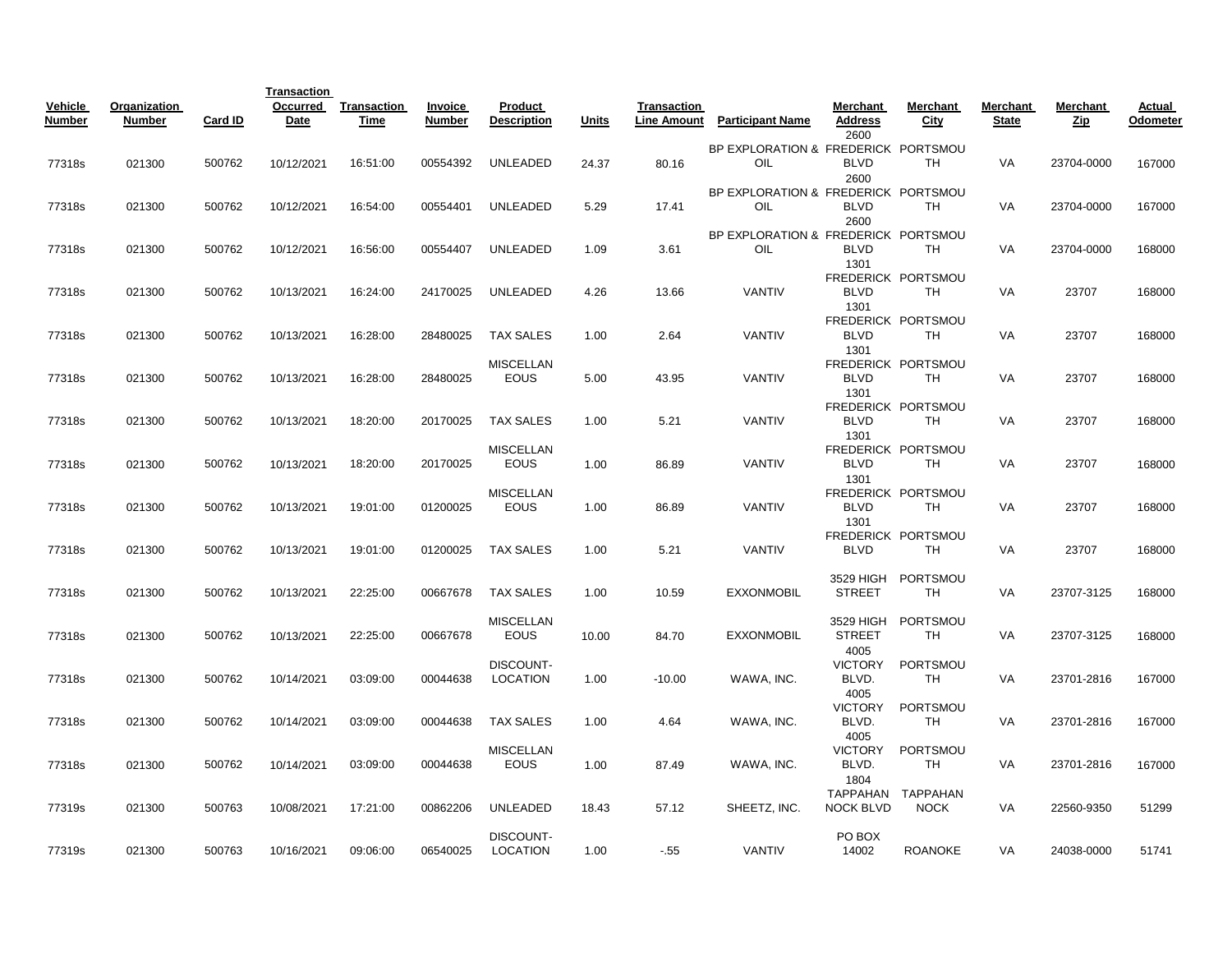|                          |                               |         | <b>Transaction</b>      |                     |                          |                               |       |                                          |                                        |                                                |                                  |                          |                 |                    |
|--------------------------|-------------------------------|---------|-------------------------|---------------------|--------------------------|-------------------------------|-------|------------------------------------------|----------------------------------------|------------------------------------------------|----------------------------------|--------------------------|-----------------|--------------------|
| Vehicle<br><b>Number</b> | Organization<br><b>Number</b> | Card ID | Occurred<br><b>Date</b> | Transaction<br>Time | Invoice<br><b>Number</b> | Product<br><b>Description</b> | Units | <b>Transaction</b><br><b>Line Amount</b> | <b>Participant Name</b>                | Merchant<br><b>Address</b>                     | Merchant<br>City                 | Merchant<br><b>State</b> | Merchant<br>Zip | Actual<br>Odometer |
| 77319s                   | 021300                        | 500763  | 10/16/2021              | 09:06:00            | 06540025                 | <b>UNLEADED</b>               | 18.38 | 58.80                                    | <b>VANTIV</b>                          | PO BOX<br>14002<br>126                         | <b>ROANOKE</b>                   | VA                       | 24038-0000      | 51741              |
| 77319s                   | 021300                        | 500763  | 10/17/2021              | 08:55:00            | 00272755                 | UNLEADED                      | 11.59 | 35.00                                    | <b>EXXONMOBIL</b>                      | <b>COMMUNIT</b><br>Y ROAD                      | <b>BLYTHEWO</b><br>OD            | SC                       | 29016           | 52166              |
| 77319s                   | 021300                        | 500763  | 10/17/2021              | 12:52:00            | 00025905                 | UNLEADED                      | 14.55 | 48.00                                    | SUN COMPANY INC                        | 2510 PIO<br>NONO AVE<br>1203                   | <b>MACON</b>                     | GA                       | 31206-0000      | 52473              |
| 77319s                   | 021300                        | 500763  | 10/19/2021              | 19:14:00            | 554424                   | <b>UNLEADED</b>               | 10.94 | 35.00                                    | <b>CIRCLE K STORES</b><br><b>INC</b>   | <b>HIGHWAY</b><br>82 E<br>124                  | <b>TIFTON</b>                    | GA                       | 31794-0000      | 52740              |
| 77319s                   | 021300                        | 500763  | 10/22/2021              | 07:05:00            | 00584954                 | <b>UNLEADED</b>               | 15.77 | 50.00                                    | MURPHY OIL USA<br><b>INC</b>           | <b>BENJAMIN</b><br>H. HILL DRIV<br>1008 E      | <b>FITZGERAL</b><br>D            | GA                       | 31750-8607      | 53009              |
| 77319s                   | 021300                        | 500763  | 10/22/2021              | 14:10:00            | 00457704                 | UNLEADED                      | 17.29 | 57.04                                    | <b>EXXONMOBIL</b>                      | <b>CUMBERLA</b><br>ND ST<br><b>705 EAST</b>    | <b>DUNN</b>                      | <b>NC</b>                | 28334-0000      | 53433              |
| 79423s                   | 021300                        | 500778  | 10/06/2021              | 08:14:00            | 081432                   | UNLEADED                      | 14.01 | 42.01                                    | <b>CITGO PETROLEUM</b><br><b>CORP</b>  | <b>VIRGINIA</b><br>AVE<br>4530                 | <b>CREWE</b>                     | VA                       | 23930-0000      | 7252               |
| 79423s                   | 021300                        | 500778  | 10/07/2021              | 16:44:00            | 00632856                 | UNLEADED                      | 13.78 | 40.65                                    | MURPHY OIL USA CHALLENGE<br><b>INC</b> | R AVE<br>4317                                  | <b>ROANOKE</b>                   | VA                       | 24012-7028      | 7666               |
| 79428s                   | 021300                        | 500779  | 10/20/2021              | 11:27:00            | 00006119                 | <b>UNLEADED</b>               | 7.81  | 25.00                                    | FDCS NORTH -<br><b>SYSS</b>            | <b>LANKFORD</b><br><b>HWY</b><br>6273          | <b>EXMORE</b>                    | VA                       | 23350-0000      | 10397              |
| 80224s                   | 021300                        | 500793  | 10/03/2021              | 16:43:00            | 0887141                  | <b>UNLEADED</b>               | 12.71 | 36.86                                    | SHELL/EQUIVA<br><b>SERVICE</b>         | <b>HOLLAND</b><br><b>RD</b><br><b>102 BLUE</b> | <b>SUFFOLK</b>                   | <b>VA</b>                | 23437-9589      | 2549               |
| 60244s                   | 021600                        | 500673  | 09/25/2021              | 17:28:00            | 00193959                 | UNLEADED                      | 12.95 | 38.86                                    | <b>EXXONMOBIL</b>                      | AND GOLD<br>DR                                 | <b>ELKTON</b>                    | VA                       | 22827           | 142889             |
| 60244s                   | 021600                        | 500673  | 09/28/2021              | 13:20:00            | 00022194                 | UNLEADED                      | 14.59 | 47.26                                    | <b>SUN COMPANY INC</b>                 | 4647 W OX<br>RD                                | <b>FAIRFAX</b><br><b>STATION</b> | VA                       | 22030-0000      | 143307             |
| 60244s                   | 021600                        | 500673  | 09/29/2021              | 13:32:00            | 00546813                 | <b>UNLEADED</b>               | 9.46  | 29.34                                    | SHEETZ, INC.                           | 216 EAST<br><b>MAIN ST</b>                     | <b>LOUISA</b>                    | VA                       | 23093-6502      | 143967             |
| 60244s                   | 021600                        | 500673  | 09/30/2021              | 09:30:00            | 00201370                 | <b>UNLEADED</b>               | 7.16  | 21.91                                    | <b>BP EXPLORATION &amp;</b><br>OIL     | 3227 S<br><b>HOLDEN RD</b>                     | <b>GREENSBO</b><br><b>RO</b>     | <b>NC</b>                | 27407-0000      | 143817             |
| 60244s                   | 021600                        | 500673  | 09/30/2021              | 14:20:00            | 00028124                 | UNLEADED                      | 9.79  | 31.34                                    | SUN COMPANY INC ISLANDS RD BUCKHEAD    | <b>1740 SEVEN</b>                              |                                  | GA                       | 30625-0000      | 144147             |
| 60244s                   | 021600                        | 500673  | 10/03/2021              | 10:12:00            | 101210                   | <b>UNLEADED</b>               | 7.20  | 22.23                                    | <b>MARATHON</b><br>PETROLEUM           | <b>HILL ROAD</b>                               | 3104 SALLY TIMMONSVI<br>LLE      | SC                       | 29161-8705      | 144424             |
| 60244s                   | 021600                        | 500673  | 10/03/2021              | 13:54:00            | 00992103                 | UNLEADED                      | 10.18 | 30.53                                    | <b>EXXONMOBIL</b>                      | 10396 BLUE<br><b>STAR HWY</b>                  | <b>STONY</b><br><b>CREEK</b>     | VA                       | 23882-0000      | 144686             |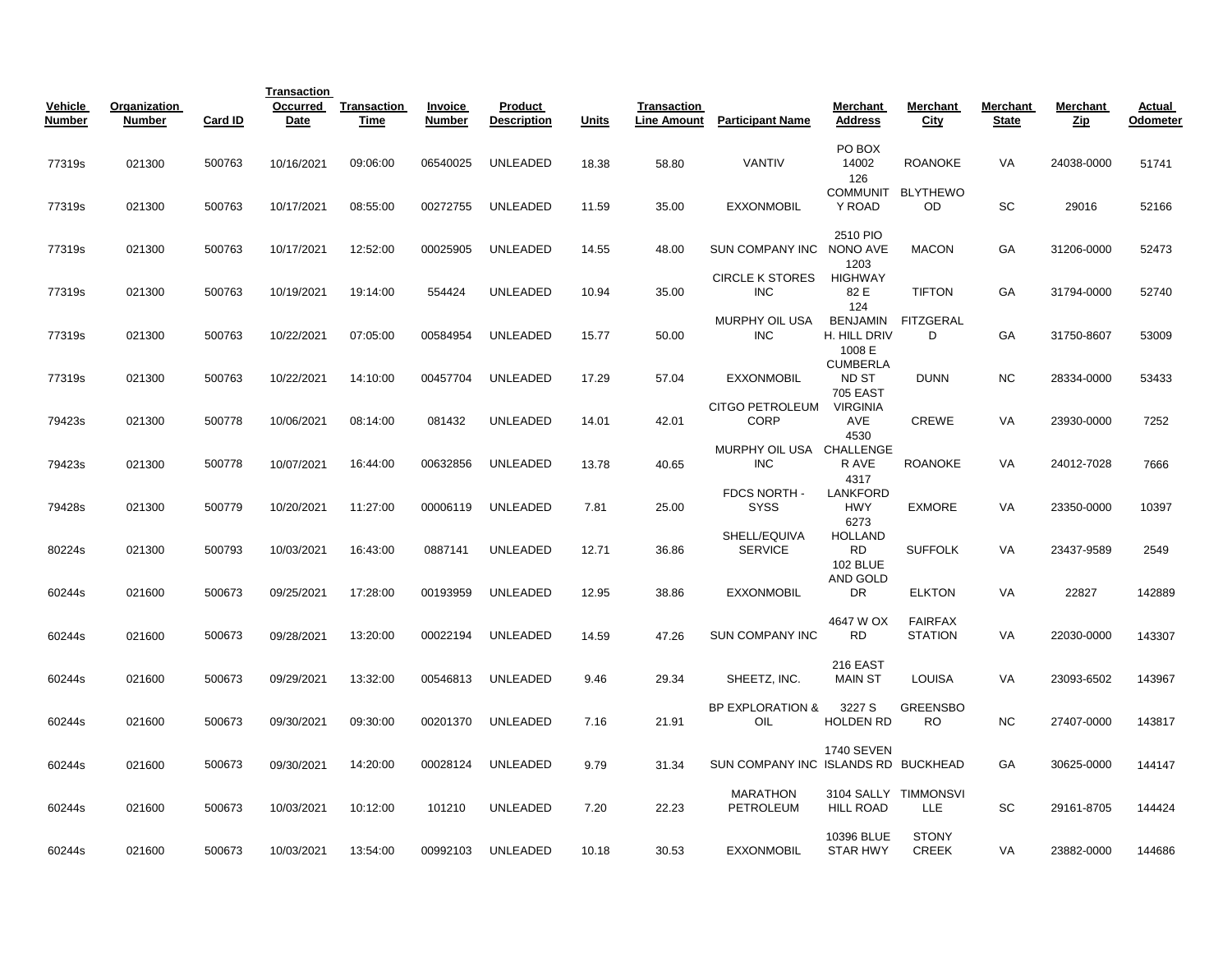|                   |                               |         | <b>Transaction</b> |                     |                          |                               |              |                                   |                                         |                                             |                                  |                          |                        |                    |
|-------------------|-------------------------------|---------|--------------------|---------------------|--------------------------|-------------------------------|--------------|-----------------------------------|-----------------------------------------|---------------------------------------------|----------------------------------|--------------------------|------------------------|--------------------|
| Vehicle<br>Number | Organization<br><b>Number</b> | Card ID | Occurred<br>Date   | Transaction<br>Time | <b>Invoice</b><br>Number | Product<br><b>Description</b> | <b>Units</b> | Transaction<br><b>Line Amount</b> | <b>Participant Name</b>                 | Merchant<br><b>Address</b>                  | Merchant<br>City                 | Merchant<br><b>State</b> | Merchant<br><u>Zip</u> | Actual<br>Odometer |
| 74609S            | 021600                        | 500685  | 09/27/2021         | 14:54:00            | 00534199                 | <b>UNLEADED</b>               | 7.46         | 22.15                             | SHEETZ, INC.                            | 747 FAIRFAX STEPHENS<br>ST<br>6350          | <b>CITY</b>                      | VA                       | 22655-2818             | 165393             |
| 74609S            | 021600                        | 500685  | 09/30/2021         | 11:56:00            | 00379369                 | UNLEADED                      | 7.14         | 22.15                             | SHEETZ, INC.                            | <b>CATLETT</b><br><b>RD</b>                 | <b>BEALETON</b>                  | VA                       | 22712-6815             | 165705             |
| 74609S            | 021600                        | 500685  | 10/05/2021         | 06:06:00            | 00701105                 | UNLEADED                      | 6.84         | 21.00                             | SHEETZ, INC.                            | 747 FAIRFAX STEPHENS<br>ST<br>135           | <b>CITY</b>                      | VA                       | 22655-2818             | 165998             |
| 74609S            | 021600                        | 500685  | 10/06/2021         | 12:59:00            | 00565747                 | UNLEADED                      | 7.36         | 23.05                             | SHEETZ, INC.                            | <b>MARKET</b><br><b>STREET</b>              | <b>ZION</b><br><b>CROSSRDS</b>   | VA                       | 22942-7014             | 166319             |
| 74609S            | 021600                        | 500685  | 10/14/2021         | 08:15:00            | 00819322                 | UNLEADED                      | 6.08         | 19.30                             | SHEETZ, INC.                            | 747 FAIRFAX STEPHENS<br>ST<br>182 OLD       | <b>CITY</b>                      | <b>VA</b>                | 22655-2818             | 166573             |
| 77316s            | 021700                        | 100761  | 09/29/2021         | 10:39:00            | 0591123                  | <b>UNLEADED</b>               | 13.72        | 41.17                             | SHELL/EQUIVA<br><b>SERVICE</b>          | <b>JONESBOR</b><br>O RD<br>191              | <b>ABINGDON</b>                  | VA                       | 24210-4714             | 47597              |
| 77316s            | 021700                        | 100761  | 10/19/2021         | 11:47:00            | 00524640                 | <b>UNLEADED</b>               | 19.09        | 61.08                             | BP EXPLORATION & JONESBOR<br>OIL        | O RD<br>3755                                | <b>ABINGDON</b>                  | <b>VA</b>                | 24210-0000             | 48065              |
| 77317s            | 021700                        | 500760  | 10/12/2021         | 10:39:00            | 39540025                 | <b>UNLEADED</b>               | 15.00        | 45.01                             | <b>VANTIV</b>                           | <b>BRAMBLET</b><br>ON AVE<br>1804           | <b>ROANOKE</b>                   | <b>VA</b>                | 24018-0000             | 59434              |
| 57571s            | 022200                        | 500477  | 09/29/2021         | 07:25:00            | 00365461                 | <b>DIESEL</b>                 | 10.04        | 32.12                             | SHEETZ, INC.                            | <b>NOCK BLVD</b><br><b>RICHMOND</b>         | TAPPAHAN TAPPAHAN<br><b>NOCK</b> | VA                       | 22560-9350             | 41269              |
| 57571s            | 022200                        | 500477  | 10/11/2021         | 05:34:00            | 053459                   | <b>DIESEL</b>                 | 29.50        | 99.09                             | CITGO PETROLEUM TAPPAHAN<br><b>CORP</b> | <b>NOC</b>                                  | AYLETT                           | VA                       | 23009-0000             | 41329              |
| 64113s            | 022200                        | 500758  | 10/07/2021         | 18:26:00            | 26190025                 | <b>UNLEADED</b>               | 12.09        | 37.49                             | <b>VANTIV</b>                           | PO BOX<br>14002                             | <b>ROANOKE</b>                   | VA                       | 24038-0000             | 57657              |
| 64113s            | 022200                        | 500758  | 10/07/2021         | 18:26:00            | 26190025                 | DISCOUNT-<br><b>LOCATION</b>  | 1.00         | $-37$                             | VANTIV                                  | PO BOX<br>14002<br>1998                     | <b>ROANOKE</b>                   | VA                       | 24038-0000             | 57657              |
| 64113s            | 022200                        | 500758  | 10/08/2021         | 11:28:00            | 00230236                 | <b>UNLEADED</b>               | 3.30         | 10.24                             | VALERO                                  | <b>TAPPAHAN</b><br><b>NOCK BLVD</b><br>5701 | TAPPAHAN<br><b>NOCK</b>          | VA                       | 22560-0000             | 57919              |
| pa51              | 022500                        | 500700  | 09/30/2021         | 16:00:00            | 00020273                 | UNLEADED                      | 15.16        | 45.47                             | WAWA, INC.                              | <b>NORTHHAM</b><br>PTON BLVD.<br>2245       | <b>VIRGINIA</b><br><b>BCH</b>    | VA                       | 23455-3703             | 68281              |
| pa51              | 022500                        | 500700  | 10/22/2021         | 17:13:00            | 01388045                 | UNLEADED                      | 8.62         | 28.11                             | <b>EXXONMOBIL</b>                       | <b>POCAHONT</b><br><b>AS TRAIL</b>          | <b>QUINTON</b>                   | VA                       | 23141-0000             | 68902              |
| 58867s            | 030801                        | 500742  | 10/18/2021         | 09:53:00            | 53290025                 | UNLEADED                      | 7.02         | 22.47                             | SPEEDWAY LLC                            | <b>ST</b>                                   | 2211 S MAIN BLACKSBUR<br>G       | VA                       | 24060-0000             | 125470             |
| 58867s            | 030801                        | 500742  | 10/22/2021         | 15:56:00            | 00803780                 | UNLEADED                      | 13.74        | 46.71                             | <b>EXXONMOBIL</b>                       | 4811 LEE<br><b>HIGHWAY</b>                  | NATURAL<br><b>BRIDGE</b>         | VA                       | 24578-0000             | 125861             |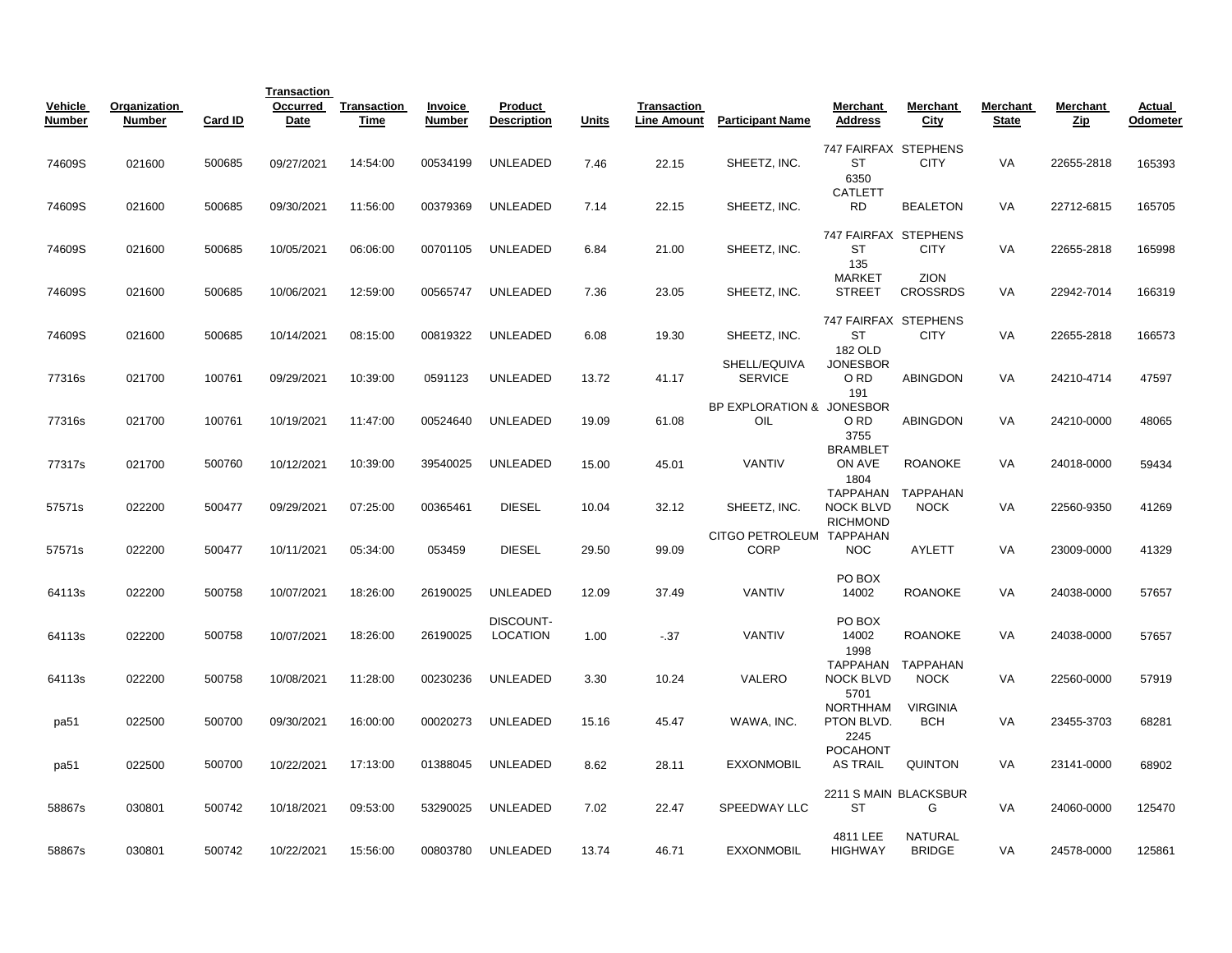|                          |                        |         | <b>Transaction</b> |                            |                   |                               |       |                                   |                                          |                                                   |                                |                          |                 |                    |
|--------------------------|------------------------|---------|--------------------|----------------------------|-------------------|-------------------------------|-------|-----------------------------------|------------------------------------------|---------------------------------------------------|--------------------------------|--------------------------|-----------------|--------------------|
| Vehicle<br><b>Number</b> | Organization<br>Number | Card ID | Occurred<br>Date   | <b>Transaction</b><br>Time | Invoice<br>Number | Product<br><b>Description</b> | Units | Transaction<br><b>Line Amount</b> | <b>Participant Name</b>                  | Merchant<br><b>Address</b>                        | Merchant<br>City               | Merchant<br><b>State</b> | Merchant<br>Zip | Actual<br>Odometer |
| 76272s                   | 030801                 | 500744  | 09/27/2021         | 06:59:00                   | 0316505           | <b>UNLEADED</b>               | 14.00 | 42.00                             | SHELL/EQUIVA<br><b>SERVICE</b>           | 6260<br><b>WALTON</b><br><b>WAY</b><br>2846 NORTH | MT<br><b>CRAWFORD</b>          | VA                       | 22841-0000      | 10486              |
| 76272s                   | 030801                 | 500744  | 10/01/2021         | 16:06:00                   | 00336080          | UNLEADED                      | 12.90 | 40.00                             | <b>EXXONMOBIL</b>                        | <b>LEE</b><br>HIGHWAY                             | <b>LEXINGTON</b>               | VA                       | 24450-0000      | 11030              |
| 76272s                   | 030801                 | 500744  | 10/06/2021         | 16:00:00                   | 160039            | <b>UNLEADED</b>               | 12.01 | 37.22                             | <b>MARATHON</b><br>PETROLEUM             | 970 E MAIN<br>ST<br>14044 W                       | ABINGDON                       | VA                       | 24210-4416      | 11217              |
| 76272s                   | 030801                 | 500744  | 10/07/2021         | 20:13:00                   | 00477288          | <b>UNLEADED</b>               | 15.32 | 45.35                             | <b>EXXONMOBIL</b>                        | <b>ANDREW</b><br><b>JOHNSON</b><br>9219           | <b>BULLS GAP</b>               | TN                       | 37711-0000      | 11630              |
| 76272s                   | 030801                 | 500744  | 10/21/2021         | 09:30:00                   | 01261754          | UNLEADED                      | 12.50 | 40.00                             | <b>EXXONMOBIL</b>                        | <b>WINCHESTE</b><br>R RD<br>1250                  | <b>FRONT</b><br><b>ROYAL</b>   | VA                       | 22630-0000      | 12212              |
| 76266s                   | 030801                 | 500753  | 09/27/2021         | 07:33:00                   | 00283361          | <b>UNLEADED</b>               | 14.61 | 43.82                             | SHEETZ, INC.                             | <b>RICHMOND</b><br>AVE                            | <b>STAUNTON</b>                | VA                       | 24402-          | 12143              |
| CANS1                    | 030801                 | 500788  | 10/19/2021         | 18:49:00                   | 00689673          | <b>UNLEADED</b>               | 10.64 | 37.24                             | SUN COMPANY INC ACCESS RD SOMERSET       | 169 N PLZ<br><b>APPLE</b>                         |                                | PA                       | 15501-0000      | 38620              |
| CANS <sub>1</sub>        | 030801                 | 500788  | 10/20/2021         | 13:26:00                   | 00804467          | <b>UNLEADED</b>               | 16.97 | 56.00                             | SHEETZ, INC.                             | <b>DR</b><br>7111                                 | HARVEST MARTINSBU<br><b>RG</b> | <b>WV</b>                | 25401-          | 83827              |
| 2017s                    | 030802                 | 500664  | 10/04/2021         | 10:05:00                   | 00632410          | <b>UNLEADED</b>               | 11.37 | 34.80                             | <b>BP EXPLORATION &amp;</b><br>OIL       | <b>SUDLEY</b><br><b>ROAD</b><br>1495              | <b>MANASSAS</b>                | VA                       | 20109-0000      | 26318              |
| 45250                    | 030807                 | 500598  | 09/27/2021         | 14:15:00                   | 00145158          | <b>DIESEL</b>                 | 46.84 | 175.60                            | SUN COMPANY INC FORGE RD                 | VALLEY<br><b>CROSSWIC</b>                         | WAYNE                          | PA                       | 19087-0000      | 65634              |
| 45250                    | 030807                 | 500598  | 09/28/2021         | 11:21:00                   | 00013618          | <b>DIESEL</b>                 | 14.20 | 50.00                             | WAWA, INC.                               | ΚS<br><b>HAMILTON</b>                             | <b>HAMILTON</b>                | <b>NJ</b>                | 08691           | 65790              |
| 45250                    | 030807                 | 500598  | 09/29/2021         | 14:07:00                   | 00922027          | <b>DIESEL</b>                 | 45.59 | 150.40                            | <b>BP EXPLORATION &amp;</b><br>OIL       | 54 US 46                                          | DELAWARE                       | <b>NJ</b>                | 07833-0000      | 66270              |
| 45250                    | 030807                 | 500598  | 09/30/2021         | 13:12:00                   | 0527580           | <b>DIESEL</b>                 | 41.58 | 149.65                            | SHELL/EQUIVA<br><b>SERVICE</b>           | 1356<br>DORSEY RD HANOVER<br>6290                 |                                | MD                       | 21076-1453      | 66439              |
| 45250                    | 030807                 | 500598  | 10/05/2021         | 07:26:00                   | 00731847          | <b>DIESEL</b>                 | 37.90 | 138.70                            | SHEETZ, INC.                             | N BLVD<br>1165                                    | ALLENTOW HARRISBUR<br>G        | PA                       | 17112-2605      | 67180              |
| 45250                    | 030807                 | 500598  | 10/06/2021         | 06:43:00                   | 2828              | <b>DIESEL</b>                 | 35.35 | 146.00                            | LOVES COUNTRY HARRISBUR<br><b>STORES</b> | <b>G PIKE</b>                                     | <b>CARLISLE</b>                | PA                       | 17013-0000      | 67425              |
| 45250                    | 030807                 | 500598  | 10/12/2021         | 14:27:00                   | 1905              | <b>DIESEL</b>                 | 52.48 | 213.00                            | PILOT OIL CORP<br><b>TRNDR</b>           | 5300 S                                            | STATE RT 3 SPICELAND           | IN                       | 47385-0000      | 68228              |
| 45250                    | 030807                 | 500598  | 10/13/2021         | 11:37:00                   | 113736            | <b>DIESEL</b>                 | 34.16 | 125.00                            | <b>MARATHON</b><br>PETROLEUM             | 1260 E LAKE HANOVER<br><b>ST</b>                  | <b>PARK</b>                    | IL.                      | 60133-5423      | 68576              |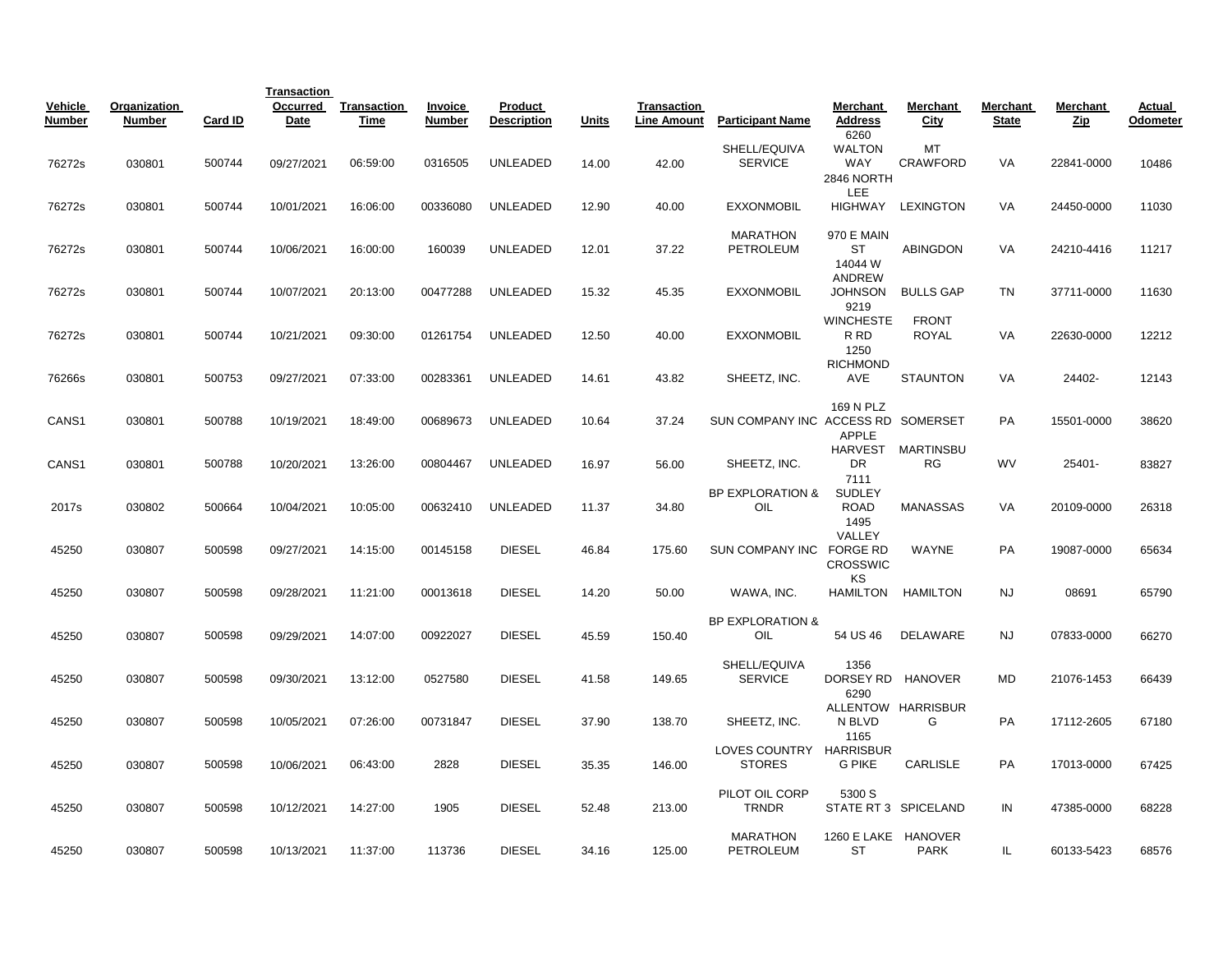|                          |                               |         | <b>Transaction</b> |                     |                          |                               |       |                                   |                           |                                   |                     |                          |                 |                    |
|--------------------------|-------------------------------|---------|--------------------|---------------------|--------------------------|-------------------------------|-------|-----------------------------------|---------------------------|-----------------------------------|---------------------|--------------------------|-----------------|--------------------|
| Vehicle<br><b>Number</b> | Organization<br><b>Number</b> | Card ID | Occurred<br>Date   | Transaction<br>Time | Invoice<br><b>Number</b> | Product<br><b>Description</b> | Units | Transaction<br><b>Line Amount</b> | <b>Participant Name</b>   | <b>Merchant</b><br><b>Address</b> | Merchant<br>City    | Merchant<br><b>State</b> | Merchant<br>Zip | Actual<br>Odometer |
|                          |                               |         |                    |                     |                          |                               |       |                                   | FDCS NORTH -              | 1780 NORTH<br><b>AURORA</b>       | NAPERVILL           |                          |                 |                    |
| 45250                    | 030807                        | 500598  | 10/14/2021         | 13:36:00            | 00003180                 | <b>DIESEL</b>                 | 39.90 | 150.00                            | <b>SYSS</b>               | AVE                               | Е                   | IL.                      | 60564-0000      | 68838              |
|                          |                               |         |                    |                     |                          |                               |       |                                   |                           | <b>1111 EAST</b>                  |                     |                          |                 |                    |
|                          |                               |         |                    |                     |                          |                               |       |                                   | PILOT OIL CORP            | <b>MAIN</b>                       | <b>CHILLICOTH</b>   |                          |                 |                    |
| 45250                    | 030807                        | 500598  | 10/15/2021         | 15:46:00            | 7628                     | <b>DIESEL</b>                 | 48.61 | 195.35                            | <b>TRNDR</b>              | <b>STREET</b>                     | Е                   | OH                       | 45601-0000      | 69254              |
|                          |                               |         |                    |                     |                          |                               |       |                                   |                           | 3250 N                            |                     |                          |                 |                    |
|                          |                               |         |                    |                     |                          |                               |       |                                   | <b>HEARTLAND PMNT</b>     |                                   | FRANKLIN CHRISTIANS |                          |                 |                    |
| EL <sub>3</sub>          | 030820                        | 500651  | 09/24/2021         | 19:49:00            | 00089232                 | <b>UNLEADED</b>               | 3.91  | 11.73                             | <b>SYS</b>                | <b>ST</b>                         | <b>BURG</b>         | VA                       | 24073-0000      | 54513              |
|                          |                               |         |                    |                     |                          |                               |       |                                   |                           | 148<br><b>CATOCTIN</b>            |                     |                          |                 |                    |
| 48977s                   | 031800                        | 500482  | 09/30/2021         | 10:12:00            | 00268216                 | <b>DIESEL</b>                 | 20.65 | 65.67                             | <b>EXXONMOBIL</b>         | <b>CIRCLE SE</b>                  | <b>LEESBURG</b>     | VA                       | 20176-0000      | 60293              |
|                          |                               |         |                    |                     |                          |                               |       |                                   |                           | 148                               |                     |                          |                 |                    |
|                          |                               |         |                    |                     |                          |                               |       |                                   |                           | <b>CATOCTIN</b>                   |                     |                          |                 |                    |
| 48977s                   | 031800                        | 500482  | 10/12/2021         | 11:08:00            | 00236998                 | <b>DIESEL</b>                 | 26.55 | 88.68                             | <b>EXXONMOBIL</b>         | <b>CIRCLE SE</b>                  | <b>LEESBURG</b>     | VA                       | 20176-0000      | 60532              |
|                          |                               |         |                    |                     |                          |                               |       |                                   |                           |                                   |                     |                          |                 |                    |
|                          |                               |         |                    |                     |                          | UNLEADED                      |       |                                   |                           | PO BOX                            |                     |                          |                 |                    |
| 61756s                   | 032703                        | 500797  | 10/01/2021         | 13:19:00            | 19290025                 | <b>SUPER</b>                  | 25.08 | 87.51                             | <b>VANTIV</b>             | 14002                             | <b>ROANOKE</b>      | VA                       | 24038-0000      | 30000              |
|                          |                               |         |                    |                     |                          | UNLEADED                      |       |                                   | HEARTLAND PMNT            | 4625<br><b>CLEBURNE</b>           |                     |                          |                 |                    |
| 74678s                   | 034000                        | 100653  | 10/07/2021         | 16:31:00            | 00034423                 | <b>BLEND 7.7%</b>             | 11.17 | 33.50                             | <b>SYS</b>                | <b>BLVD</b>                       | <b>DUBLIN</b>       | VA                       | 24084-0000      | 29524              |
|                          |                               |         |                    |                     |                          |                               |       |                                   |                           |                                   |                     |                          |                 |                    |
|                          |                               |         |                    |                     |                          |                               |       |                                   |                           | 4647 W OX                         | <b>FAIRFAX</b>      |                          |                 |                    |
| 74678s                   | 034000                        | 100653  | 10/14/2021         | 10:36:00            | 00094429                 | <b>UNLEADED</b>               | 16.74 | 58.59                             | <b>SUN COMPANY INC</b>    | <b>RD</b>                         | <b>STATION</b>      | <b>VA</b>                | 22030-0000      | 20000              |
|                          |                               |         |                    |                     |                          |                               |       |                                   |                           |                                   |                     |                          |                 |                    |
|                          |                               |         |                    |                     |                          |                               |       |                                   |                           | PO BOX                            |                     |                          |                 |                    |
| 79448s                   | 034000                        | 500864  | 09/29/2021         | 12:51:00            | 51570025                 | UNLEADED                      | 18.29 | 52.85                             | <b>VANTIV</b>             | 14002                             | <b>ROANOKE</b>      | VA                       | 24038-0000      | 0                  |
|                          |                               |         |                    |                     |                          |                               |       |                                   | SHELL/EQUIVA              | 7110                              |                     |                          |                 |                    |
| 79448s                   | 034000                        | 500864  | 10/12/2021         | 14:27:00            | 0071571                  | <b>UNLEADED</b>               | 13.80 | 42.79                             | <b>SERVICE</b>            |                                   | SUDLEY RD MANASSAS  | VA                       | 20109-2611      | 3517               |
|                          |                               |         |                    |                     |                          |                               |       |                                   |                           | 330                               |                     |                          |                 |                    |
|                          |                               |         |                    |                     |                          |                               |       |                                   | BP EXPLORATION & WILDWOOD |                                   |                     |                          |                 |                    |
| 79448s                   | 034000                        | 500864  | 10/14/2021         | 15:00:00            | 00081185                 | UNLEADED                      | 13.00 | 45.49                             | OIL                       | <b>RD</b>                         | <b>SALEM</b>        | VA                       | 24153-0000      | 3814               |
|                          |                               |         |                    |                     |                          |                               |       |                                   |                           | 10144                             |                     |                          |                 |                    |
|                          |                               |         |                    |                     |                          |                               |       |                                   | SHELL/EQUIVA              | <b>COLESVILLE</b>                 | <b>SILVER</b>       |                          |                 |                    |
| 74634S                   | 034100                        | 500686  | 10/05/2021         | 14:18:00            | 0571364                  | <b>UNLEADED</b>               | 15.22 | 49.62                             | <b>SERVICE</b>            | <b>RD</b><br>3008                 | <b>SPRING</b>       | MD                       | 20901-2425      | 25979              |
|                          |                               |         |                    |                     |                          |                               |       |                                   |                           |                                   | RICHMOND CHARLOTTE  |                          |                 |                    |
| 66916s                   | 036900                        | 100521  | 09/28/2021         | 09:40:00            | 00085111                 | UNLEADED                      | 28.59 | 87.48                             | <b>EXXONMOBIL</b>         | <b>ROAD</b>                       | <b>SVILLE</b>       | VA                       | 22911-0000      | 119029             |
|                          |                               |         |                    |                     |                          |                               |       |                                   |                           | 330                               |                     |                          |                 |                    |
|                          |                               |         |                    |                     |                          |                               |       |                                   | BP EXPLORATION & WILDWOOD |                                   |                     |                          |                 |                    |
| 66916s                   | 036900                        | 100521  | 09/30/2021         | 18:50:00            | 00060790                 | UNLEADED                      | 15.01 | 48.03                             | OIL                       | <b>RD</b>                         | SALEM               | VA                       | 24153-0000      | 119303             |
|                          |                               |         |                    |                     |                          |                               |       |                                   |                           | 36889                             |                     |                          |                 |                    |
|                          |                               |         |                    |                     |                          |                               |       |                                   | SHELL/EQUIVA              | <b>GOVERNOR</b>                   |                     |                          |                 |                    |
| 66916s                   | 036900                        | 100521  | 10/11/2021         | 12:10:00            | 0518514                  | UNLEADED                      | 28.21 | 87.43                             | <b>SERVICE</b>            |                                   | G C PEERY BLUEFIELD | VA                       | 24605-9039      | 119752             |
|                          |                               |         |                    |                     |                          |                               |       |                                   | <b>MARATHON</b>           | 3884<br><b>JEFERSON</b>           |                     |                          |                 |                    |
| 49017S                   | 036900                        | 100525  | 09/24/2021         | 07:15:00            | 071520                   | UNLEADED                      | 28.89 | 84.62                             | PETROLEUM                 | DAVIS HWY                         | <b>STAFFORD</b>     | VA                       | 22554-4821      | 189566             |
|                          |                               |         |                    |                     |                          |                               |       |                                   |                           |                                   |                     |                          |                 |                    |
|                          |                               |         |                    |                     |                          |                               |       |                                   | SHELL/EQUIVA              | 4149 BLACK                        | <b>RURAL</b>        |                          |                 |                    |
| 71528S                   | 047100                        | 100418  | 10/12/2021         | 14:52:00            | 0767301                  | <b>UNLEADED</b>               | 9.90  | 30.70                             | <b>SERVICE</b>            | LICK RD                           | <b>RETREAT</b>      | VA                       | 24368-2572      | 29962              |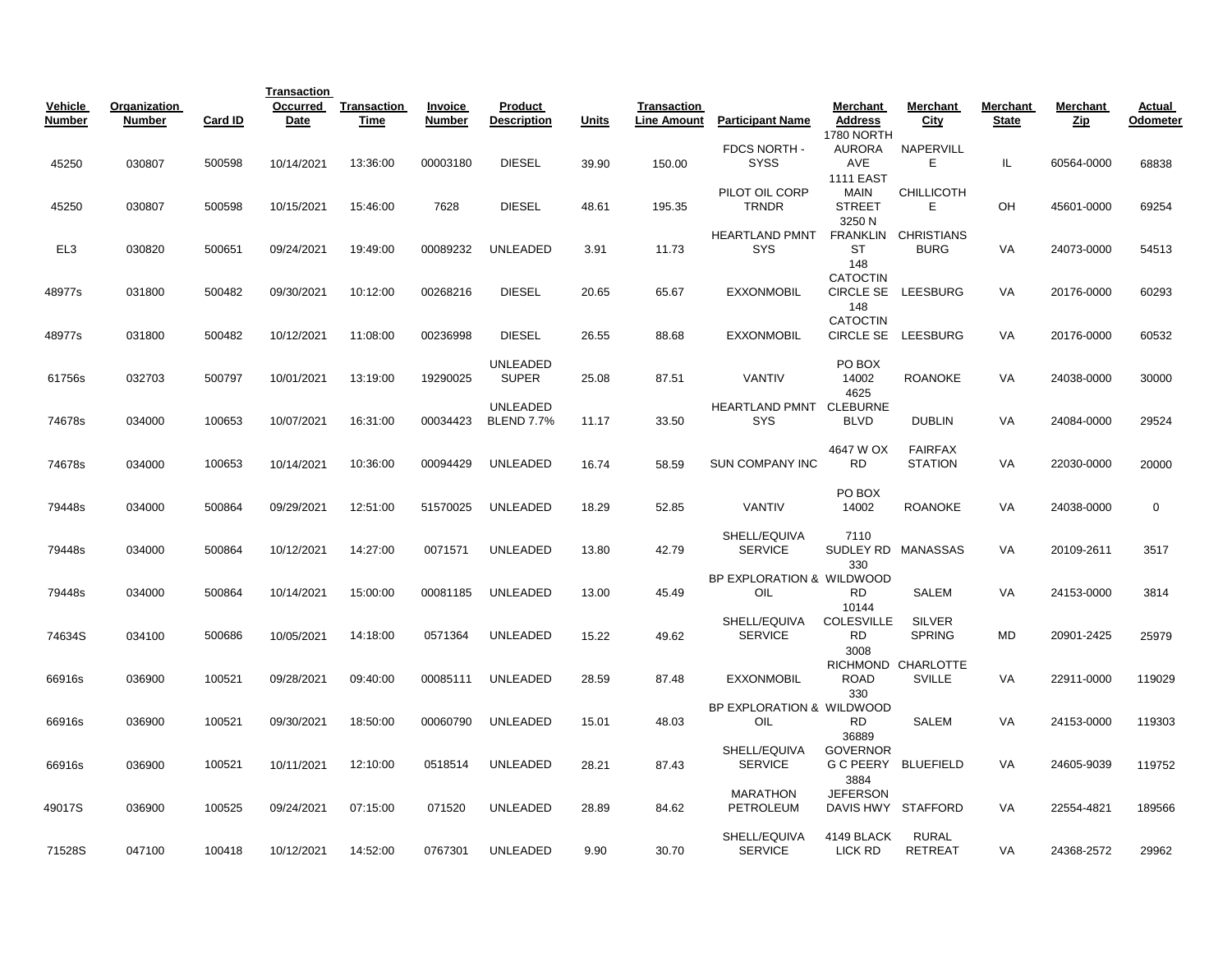|                          |                               |         | <b>Transaction</b> |                     |                   |                               |              |                                          |                                               |                                                       |                                |                          |                 |                    |
|--------------------------|-------------------------------|---------|--------------------|---------------------|-------------------|-------------------------------|--------------|------------------------------------------|-----------------------------------------------|-------------------------------------------------------|--------------------------------|--------------------------|-----------------|--------------------|
| Vehicle<br><b>Number</b> | Organization<br><b>Number</b> | Card ID | Occurred<br>Date   | Transaction<br>Time | Invoice<br>Number | Product<br><b>Description</b> | <b>Units</b> | <b>Transaction</b><br><b>Line Amount</b> | <b>Participant Name</b>                       | Merchant<br><b>Address</b>                            | Merchant<br><u>City</u>        | Merchant<br><b>State</b> | Merchant<br>Zip | Actual<br>Odometer |
| 71528S                   | 047100                        | 100418  | 10/13/2021         | 13:10:00            | 00090154          | <b>UNLEADED</b>               | 12.34        | 39.48                                    | <b>EXXONMOBIL</b>                             | 2291 LEE<br><b>HIGHWAY</b>                            | <b>BRISTOL</b>                 | VA                       | 24201-0000      | 30160              |
| 74661s                   | 047100                        | 100555  | 10/18/2021         | 18:36:00            | 00655193          | UNLEADED                      | 8.35         | 27.99                                    | BP EXPLORATION & RIDGEWAY<br>OIL              | 211 W<br><b>ST</b><br>4338                            | <b>CLIFTON</b><br><b>FORGE</b> | VA                       | 24422-0000      | 38208              |
| 69951s                   | 047100                        | 100660  | 10/09/2021         | 14:16:00            | 141606            | <b>UNLEADED</b>               | 6.47         | 20.04                                    | <b>MARATHON</b><br>PETROLEUM                  | <b>PRICES</b><br>FORK RD                              | <b>BLACKSBUR</b><br>G          | VA                       | 24060-9328      | 61392              |
| 65610s                   | 047100                        | 100661  | 10/13/2021         | 13:47:00            | 00882510          | <b>UNLEADED</b>               | 12.50        | 40.01                                    | <b>BP EXPLORATION &amp;</b><br>OIL            | 1501 LEE<br><b>HIGHWAY</b><br>135                     | <b>BRISTOL</b>                 | VA                       | 24201-0000      | 57092              |
| 76264s                   | 047100                        | 100736  | 09/26/2021         | 00:13:00            | 00682303          | UNLEADED                      | 15.00        | 45.00                                    | SHEETZ, INC.                                  | <b>MARKET</b><br><b>STREET</b>                        | <b>ZION</b><br><b>CROSSRDS</b> | VA                       | 22942-7014      | 16936              |
| 74664s                   | 047100                        | 500652  | 10/20/2021         | 11:50:00            | 00902466          | <b>UNLEADED</b>               | 9.55         | 34.00                                    | SHEETZ, INC.                                  | 359 E KING<br>ST<br>211 W                             | <b>SHIPPENSB</b><br><b>URG</b> | PA                       | 17257-1424      | 22057              |
| 68350s                   | 047100                        | 500658  | 10/18/2021         | 18:39:00            | 00655199          | <b>UNLEADED</b>               | 9.46         | 31.68                                    | BP EXPLORATION & RIDGEWAY<br>OIL              | <b>ST</b><br>519                                      | <b>CLIFTON</b><br><b>FORGE</b> | VA                       | 24422-0000      | 70360              |
| 68350s                   | 047100                        | 500658  | 10/19/2021         | 21:44:00            | 214402            | UNLEADED                      | 13.54        | 41.97                                    | CITGO PETROLEUM<br><b>CORP</b>                | <b>MARKET</b><br>AVE<br>2211                          | <b>IRON GATE</b>               | VA                       | 24448-0000      | 70493              |
| 68350s                   | 047100                        | 500658  | 10/21/2021         | 08:01:00            | 00143822          | <b>UNLEADED</b>               | 8.94         | 29.32                                    | <b>EXXONMOBIL</b>                             | <b>GRAFTON</b><br>ST                                  | <b>CLIFTON</b><br><b>FORGE</b> | VA                       | 24422-0000      | 70671              |
| 58864S                   | 047101                        | 500517  | 10/16/2021         | 11:35:00            | 35280025          | <b>DIESEL</b>                 | 13.68        | 47.33                                    | <b>SPEEDWAY LLC</b>                           | <b>ST</b>                                             | 2211 S MAIN BLACKSBUR<br>G     | VA                       | 24060-0000      | 36646              |
| 61725S                   | 048500                        | 100481  | 09/26/2021         | 16:08:00            | 00034689          | <b>UNLEADED</b>               | 6.66         | 20.00                                    | SHEETZ, INC.                                  | 2311<br><b>VALLEY AVE</b>                             | <b>WINCHESTE</b><br>R.         | VA                       | 22601-2757      | 41668              |
| 61725S                   | 048500                        | 100481  | 10/01/2021         | 08:07:00            | 00571740          | <b>UNLEADED</b>               | 4.48         | 13.89                                    | VALERO                                        | 16603 S<br><b>SETON AVE</b>                           | <b>EMMITSBUR</b><br>G          | <b>MD</b>                | 21727-0000      | 41745              |
| 69992s                   | 048500                        | 100813  | 09/27/2021         | 08:32:00            | 00819155          | UNLEADED                      | 15.84        | 49.10                                    | BP EXPLORATION & 2395 TYLER CHRISTIANS<br>OIL | <b>RD</b><br>3630                                     | <b>BURG</b>                    | VA                       | 24073-0000      | 71437              |
| <b>UAC7407</b>           | 048600                        | 100448  | 10/06/2021         | 09:52:00            | 0003566           | <b>UNLEADED</b>               | 15.34        | 47.57                                    | SHELL/EQUIVA<br><b>SERVICE</b>                | <b>FRANKLIN</b><br>RD SW<br>3630                      | <b>ROANOKE</b>                 | VA                       | 24014-2204      | 192335             |
| <b>UAC7407</b>           | 048600                        | 100448  | 10/15/2021         | 15:01:00            | 0038190           | UNLEADED                      | 15.51        | 50.56                                    | SHELL/EQUIVA<br><b>SERVICE</b>                | <b>FRANKLIN</b><br>RD SW<br>12259 E                   | <b>ROANOKE</b>                 | VA                       | 24014-2204      | 192682             |
| VBR6603                  | 048600                        | 100562  | 09/30/2021         | 08:00:00            | 00931989          | <b>UNLEADED</b>               | 16.26        | 50.40                                    | SHEETZ, INC.                                  | <b>LYNCHBUR</b><br><b>G SALEM T</b><br><b>GRAYSON</b> | <b>FOREST</b>                  | VA                       | 24551-4370      | 136572             |
| VBR6603                  | 048600                        | 100562  | 10/06/2021         | 11:03:00            | 110354            | UNLEADED                      | 17.23        | 51.67                                    | MARATHON<br>PETROLEUM                         | <b>TURNPIKE</b><br><b>RD</b>                          | SPEEDWEL<br>L                  | VA                       | 24374-3054      | 136445             |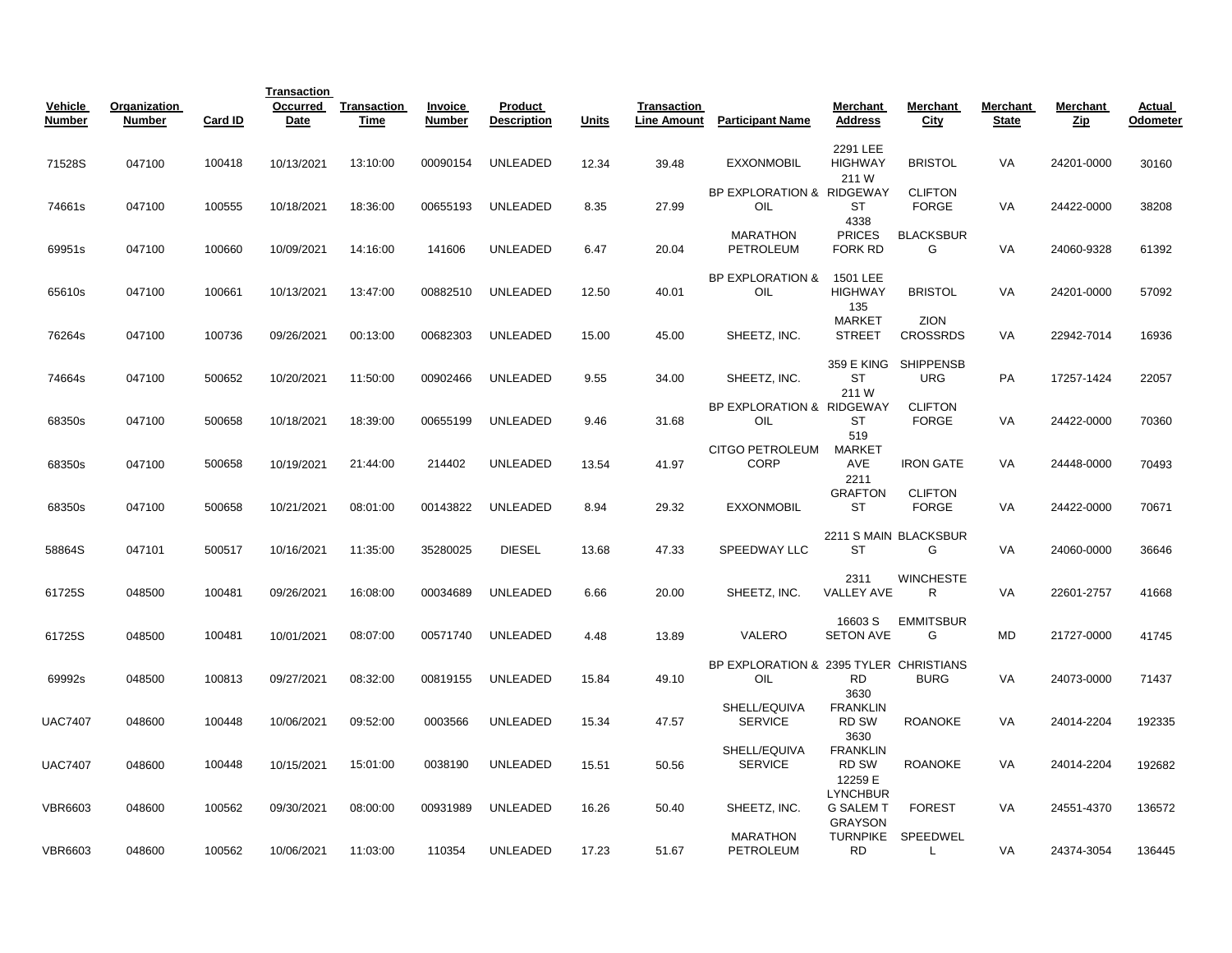|                          |                        |         | <b>Transaction</b> |                     |                          |                               |              |                                   |                                       |                                      |                                   |                          |                 |                    |
|--------------------------|------------------------|---------|--------------------|---------------------|--------------------------|-------------------------------|--------------|-----------------------------------|---------------------------------------|--------------------------------------|-----------------------------------|--------------------------|-----------------|--------------------|
| Vehicle<br><b>Number</b> | Organization<br>Number | Card ID | Occurred<br>Date   | Transaction<br>Time | Invoice<br><b>Number</b> | Product<br><b>Description</b> | <b>Units</b> | Transaction<br><b>Line Amount</b> | <b>Participant Name</b>               | Merchant<br><b>Address</b>           | Merchant<br>City                  | Merchant<br><b>State</b> | Merchant<br>Zip | Actual<br>Odometer |
| <b>VBR6603</b>           | 048600                 | 100562  | 10/07/2021         | 14:46:00            | 4711                     | <b>UNLEADED</b>               | 15.25        | 47.25                             | PILOT OIL CORP<br><b>TRNDR</b>        | 3249<br><b>RD</b><br>8905            | CHAPMAN WYTHEVILL<br>Е            | VA                       | 24382-0000      | 137002             |
| <b>VBR6604</b>           | 048600                 | 100705  | 09/24/2021         | 14:38:00            | 00237925                 | UNLEADED                      | 13.68        | 41.04                             | VALERO                                | SE RD                                | COURTHOU SPOTSYLVA<br><b>NIA</b>  | VA                       | 22553-0000      | 242746             |
| <b>VBR6604</b>           | 048600                 | 100705  | 09/29/2021         | 14:00:00            | 140009                   | <b>UNLEADED</b>               | 12.79        | 39.01                             | CITGO PETROLEUM<br>CORP               | 35423<br>NOTCH RD<br>6274            | <b>LOUISA</b>                     | VA                       | 23093-0000      | 243060             |
| <b>VBR6604</b>           | 048600                 | 100705  | 10/05/2021         | 09:25:00            | 0733634                  | <b>UNLEADED</b>               | 13.53        | 42.76                             | SHELL/EQUIVA<br><b>SERVICE</b>        | SE ROAD<br><b>ROGERS</b>             | COURTHOU SPOTSYLVA<br><b>NIA</b>  | VA                       | 22551-6114      | 243352             |
| <b>VBR6604</b>           | 048600                 | 100705  | 10/06/2021         | 10:52:00            | 00269016                 | UNLEADED                      | 12.41        | 37.98                             | <b>EXXONMOBIL</b>                     | <b>CLARK</b><br><b>BLVD</b><br>8905  | <b>RUTHER</b><br><b>GLEN</b>      | VA                       | 22546-0000      | 243664             |
| <b>VBR6604</b>           | 048600                 | 100705  | 10/08/2021         | 10:48:00            | 00265624                 | <b>UNLEADED</b>               | 11.30        | 35.02                             | VALERO                                | SE RD                                | COURTHOU SPOTSYLVA<br><b>NIA</b>  | VA                       | 22553-0000      | 243906             |
| 74676s                   | 050010                 | 100737  | 09/24/2021         | 09:06:00            | 0442574                  | UNLEADED                      | 10.00        | 29.00                             | SHELL/EQUIVA<br><b>SERVICE</b>        | <b>ST</b>                            | 600 N MAIN BLACKSBUR<br>G         | VA                       | 24060-3349      | 10033              |
| 66994s                   | 056300                 | 100589  | 09/29/2021         | 09:50:00            | 4423                     | UNLEADED                      | 7.85         | 23.40                             | <b>LOVES COUNTRY</b><br><b>STORES</b> | 1015 MT<br><b>OLIVE RD</b>           | <b>TOMS</b><br><b>BROOK</b>       | VA                       | 22660-0000      | 1402               |
| 80228s                   | 057501                 | 500795  | 10/21/2021         | 13:46:00            | 00670129                 | <b>UNLEADED</b>               | 10.10        | 33.33                             | SHEETZ, INC.                          | 45550<br>DULLES PLZ STERLING<br>1598 |                                   | VA                       | 20166-4323      | 2680               |
| 80229s                   | 058500                 | 500796  | 10/20/2021         | 13:26:00            | 0347476                  | <b>UNLEADED</b>               | 13.07        | 41.83                             | SHELL/EQUIVA<br><b>SERVICE</b>        | <b>CAVERNS</b><br>RD                 | SHENANDO<br><b>AH CAVERN</b>      | VA                       | 22847-1434      | 786                |
| 63764s                   | 058700                 | 100565  | 10/20/2021         | 11:56:00            | 00020730                 | <b>UNLEADED</b>               | 22.44        | 71.80                             | WAWA, INC.                            | RT. 29 &<br>PROFFIT RD               | <b>CHARLOTTE</b><br><b>SVILLE</b> | VA                       | 22911-          | 134541             |
| 65555s                   | 059400                 | 100739  | 09/28/2021         | 14:34:00            | 00277170                 | UNLEADED                      | 3.73         | 11.20                             | <b>BP EXPLORATION &amp;</b><br>OIL    | <b>217 LEE</b><br><b>HWY</b>         | <b>VERONA</b>                     | VA                       | 24482-0000      | 138922             |
| 65555s                   | 059400                 | 100739  | 10/04/2021         | 13:56:00            | 01368009                 | UNLEADED                      | 8.95         | 26.85                             | <b>EXXONMOBIL</b>                     | 101 LEE<br><b>HIGHWAY</b><br>2902 S  | <b>VERONA</b>                     | <b>VA</b>                | 24482-0000      | 139107             |
| 65572s                   | 061100                 | 100656  | 10/05/2021         | 17:17:00            | 00262960                 | <b>UNLEADED</b>               | 5.74         | 17.79                             | SHEETZ, INC.                          | <b>SEMINOLE</b><br>TRL<br>1683       | <b>MADISON</b>                    | VA                       | 22727-2509      | 99225              |
| 79410s                   | 062200                 | 500772  | 10/04/2021         | 14:47:00            | 00429290                 | <b>UNLEADED</b>               | 13.09        | 40.59                             | SHEETZ, INC.                          | E PIKE<br>1683                       | BERRYVILL WINCHESTE<br>R          | VA                       | 22602-          | 7778               |
| 79410s                   | 062200                 | 500772  | 10/04/2021         | 14:47:00            | 00429290                 | WASH JOB                      | 1.00         | 15.00                             | SHEETZ, INC.                          | E PIKE<br>1462 N                     | BERRYVILL WINCHESTE<br>R          | VA                       | 22602-          | 7778               |
| 79410s                   | 062200                 | 500772  | 10/12/2021         | 08:47:00            | 0370031                  | <b>UNLEADED</b>               | 11.05        | 35.37                             | SHELL/EQUIVA<br><b>SERVICE</b>        | <b>PIKE</b>                          | <b>FREDERICK WINCHESTE</b><br>R   | VA                       | 22603-8677      | 8065               |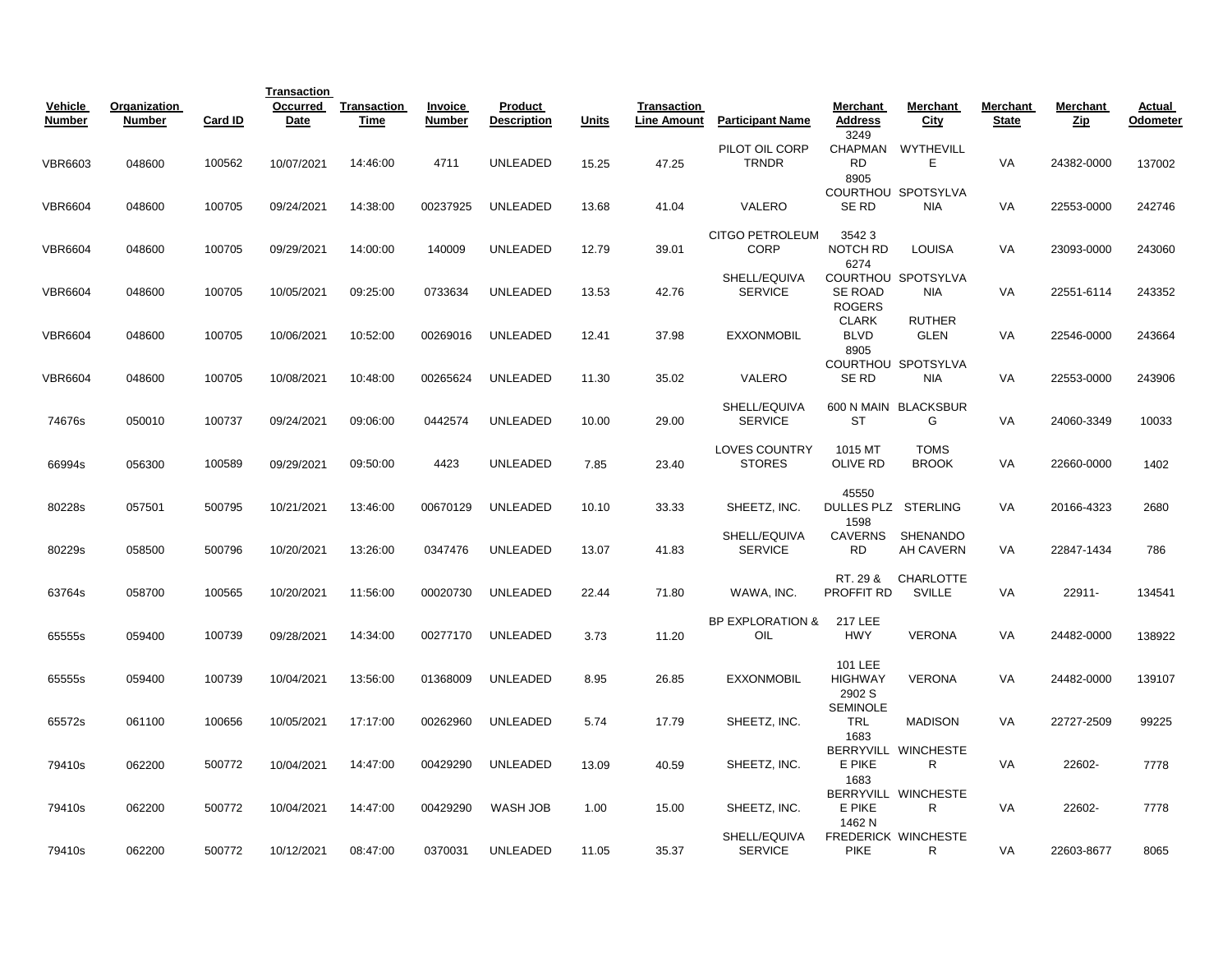|                   |                               |         | <b>Transaction</b> |                            |                   |                               |       |                                   |                                       |                                     |                                |                          |                 |                    |
|-------------------|-------------------------------|---------|--------------------|----------------------------|-------------------|-------------------------------|-------|-----------------------------------|---------------------------------------|-------------------------------------|--------------------------------|--------------------------|-----------------|--------------------|
| Vehicle<br>Number | Organization<br><b>Number</b> | Card ID | Occurred<br>Date   | <b>Transaction</b><br>Time | Invoice<br>Number | Product<br><b>Description</b> | Units | Transaction<br><b>Line Amount</b> | <b>Participant Name</b>               | Merchant<br><b>Address</b><br>4625  | Merchant<br>City               | Merchant<br><b>State</b> | Merchant<br>Zip | Actual<br>Odometer |
|                   |                               |         |                    |                            |                   | UNLEADED                      |       |                                   | HEARTLAND PMNT CLEBURNE               |                                     |                                |                          |                 |                    |
| 79410s            | 062200                        | 500772  | 10/17/2021         | 06:19:00                   | 00051111          | <b>BLEND 7.7%</b>             | 12.67 | 40.53                             | <b>SYS</b>                            | BLVD                                | <b>DUBLIN</b>                  | VA                       | 24084-0000      | 8346               |
|                   |                               |         |                    |                            |                   |                               |       |                                   | BP EXPLORATION & BLYTHEWO BLYTHEWO    | 235                                 |                                |                          |                 |                    |
| 79410s            | 062200                        | 500772  | 10/22/2021         | 10:42:00                   | 00124075          | UNLEADED                      | 11.77 | 37.18                             | OIL                                   | OD RD                               | OD                             | SC                       | 29016-0000      | 9299               |
|                   |                               |         |                    |                            |                   |                               |       |                                   |                                       |                                     | 3240 S MAIN HARRISONB          |                          |                 |                    |
| 79410s            | 062200                        | 500772  | 10/22/2021         | 16:11:00                   | 00509217          | <b>UNLEADED</b>               | 12.98 | 42.84                             | <b>EXXONMOBIL</b>                     | ST                                  | <b>URG</b>                     | VA                       | 22801-0000      | 9664               |
|                   |                               |         |                    |                            |                   |                               |       |                                   |                                       | 13365                               |                                |                          |                 |                    |
| pa45              | 063800                        | 100220  | 09/24/2021         | 08:37:00                   | 1168              | <b>UNLEADED</b>               | 10.74 | 31.12                             | <b>LOVES COUNTRY</b><br><b>STORES</b> | K AVE                               | GLENBROO MEADOWVI<br><b>EW</b> | VA                       | 24361-0000      | 80108              |
|                   |                               |         |                    |                            |                   |                               |       |                                   |                                       | 466                                 |                                |                          |                 |                    |
|                   |                               |         |                    |                            |                   |                               |       |                                   |                                       | <b>CUMMINGS</b>                     |                                |                          |                 |                    |
| pa45              | 063800                        | 100220  | 10/19/2021         | 08:13:00                   | 13320021          | <b>UNLEADED</b>               | 6.49  | 20.76                             | <b>VANTIV</b>                         | ST                                  | <b>ABINGDON</b>                | VA                       | 24210-0000      | 80339              |
|                   |                               |         |                    |                            |                   |                               |       |                                   |                                       | <b>GEORGE</b><br>WASHINGT           |                                |                          |                 |                    |
| pa83              | 063800                        | 100258  | 09/23/2021         | 10:37:00                   | 00214003          | <b>UNLEADED</b>               | 14.39 | 41.45                             | <b>EXXONMOBIL</b>                     | ON                                  | <b>ORDINARY</b>                | VA                       | 23131-0000      | 49926              |
|                   |                               |         |                    |                            |                   |                               |       |                                   |                                       | 772 J CLYDE                         |                                |                          |                 |                    |
|                   |                               |         |                    |                            |                   |                               |       |                                   |                                       | <b>MORRIS</b>                       | <b>NEWPORT</b>                 |                          |                 |                    |
| pa109             | 063800                        | 100284  | 10/17/2021         | 10:26:00                   | 00050831          | <b>UNLEADED</b>               | 6.15  | 19.69                             | WAWA, INC.                            | BLVD                                | <b>NEWS</b>                    | VA                       | 23601           | 72013              |
|                   |                               |         |                    |                            |                   |                               |       |                                   |                                       | 819W<br>WASHINGT                    |                                |                          |                 |                    |
| pa25              | 063800                        | 500200  | 10/22/2021         | 09:48:00                   | 00024899          | UNLEADED                      | 14.64 | 43.33                             | <b>EXXONMOBIL</b>                     | ON STREET                           | <b>SUFFOLK</b>                 | VA                       | 23434-0000      | 92689              |
|                   |                               |         |                    |                            |                   |                               |       |                                   |                                       | <b>1770 EAST</b>                    |                                |                          |                 |                    |
|                   |                               |         |                    |                            |                   |                               |       |                                   | FDCS NORTH -                          | MARKET                              | <b>HARRISONB</b>               |                          |                 |                    |
| pa40              | 063800                        | 500215  | 10/19/2021         | 08:01:00                   | 00014601          | <b>UNLEADED</b>               | 8.56  | 27.40                             | <b>SYSS</b>                           | <b>STREET</b>                       | <b>URG</b>                     | VA                       | 22801-0000      | 82709              |
|                   |                               |         |                    |                            |                   |                               |       |                                   | <b>MURPHY OIL USA</b>                 | 1204 N MAIN                         |                                |                          |                 |                    |
| pa83              | 063800                        | 500258  | 10/08/2021         | 13:00:00                   | 00465214          | <b>UNLEADED</b>               | 7.86  | 23.35                             | <b>INC</b>                            | ST                                  | <b>SUFFOLK</b>                 | VA                       | 23434-4321      | 50130              |
|                   |                               |         |                    |                            |                   |                               |       |                                   |                                       | 726                                 |                                |                          |                 |                    |
| pa109             | 063800                        | 500284  | 10/22/2021         | 14:00:00                   | 00037703          | <b>UNLEADED</b>               | 8.87  | 29.00                             | SHEETZ, INC.                          | <b>TINKLING</b><br><b>SPRING RD</b> | <b>FISHERSVIL</b><br>LE        | VA                       | 22939-2306      | 72481              |
|                   |                               |         |                    |                            |                   |                               |       |                                   |                                       | 24085                               |                                |                          |                 |                    |
|                   |                               |         |                    |                            |                   |                               |       |                                   | CITGO PETROLEUM CONSTITUTI            |                                     |                                |                          |                 |                    |
| pa116             | 063800                        | 500291  | 10/08/2021         | 15:39:00                   | 153915            | UNLEADED                      | 19.07 | 61.00                             | CORP                                  | ON HWY                              | <b>UNIONVILLE</b>              | VA                       | 22567-0000      | 117904             |
|                   |                               |         |                    |                            |                   |                               |       |                                   | FDCS NORTH -                          | <b>1770 EAST</b><br><b>MARKET</b>   | <b>HARRISONB</b>               |                          |                 |                    |
| pa119             | 063800                        | 500294  | 09/29/2021         | 07:22:00                   | 00011396          | <b>UNLEADED</b>               | 7.14  | 21.43                             | <b>SYSS</b>                           | <b>STREET</b>                       | <b>URG</b>                     | VA                       | 22801-0000      | 71219              |
|                   |                               |         |                    |                            |                   |                               |       |                                   |                                       | <b>1770 EAST</b>                    |                                |                          |                 |                    |
|                   |                               |         |                    |                            |                   |                               |       |                                   | FDCS NORTH -                          | MARKET                              | <b>HARRISONB</b>               |                          |                 |                    |
| pa119             | 063800                        | 500294  | 10/08/2021         | 07:33:00                   | 00012785          | <b>UNLEADED</b>               | 4.17  | 12.95                             | <b>SYSS</b>                           | <b>STREET</b>                       | <b>URG</b>                     | VA                       | 22801-0000      | 71366              |
|                   |                               |         |                    |                            |                   |                               |       |                                   | SHELL/EQUIVA                          | 163 OLD<br><b>CROSS</b>             | <b>NEW</b>                     |                          |                 |                    |
| pa119             | 063800                        | 500294  | 10/19/2021         | 08:32:00                   | 0136978           | <b>UNLEADED</b>               | 6.17  | 19.76                             | <b>SERVICE</b>                        | <b>ROAD</b>                         | <b>MARKET</b>                  | VA                       | 22844-0000      | 71606              |
|                   |                               |         |                    |                            |                   |                               |       |                                   |                                       |                                     |                                |                          |                 |                    |
|                   |                               |         |                    |                            |                   |                               |       |                                   |                                       | 111 S                               |                                |                          |                 |                    |
| 66913s            | 064300                        | 100759  | 09/27/2021         | 14:19:00                   | 00626373          | <b>UNLEADED</b>               | 14.62 | 43.26                             | SUN COMPANY INC COUNTY DR WAKEFIELD   | 9219                                |                                | VA                       | 23888-0000      | 133435             |
|                   |                               |         |                    |                            |                   |                               |       |                                   |                                       | <b>WINCHESTE</b>                    | <b>FRONT</b>                   |                          |                 |                    |
| 66913s            | 064300                        | 100759  | 10/12/2021         | 11:43:00                   | 01141577          | <b>UNLEADED</b>               | 13.64 | 43.65                             | <b>EXXONMOBIL</b>                     | R RD                                | <b>ROYAL</b>                   | VA                       | 22630-0000      | 134160             |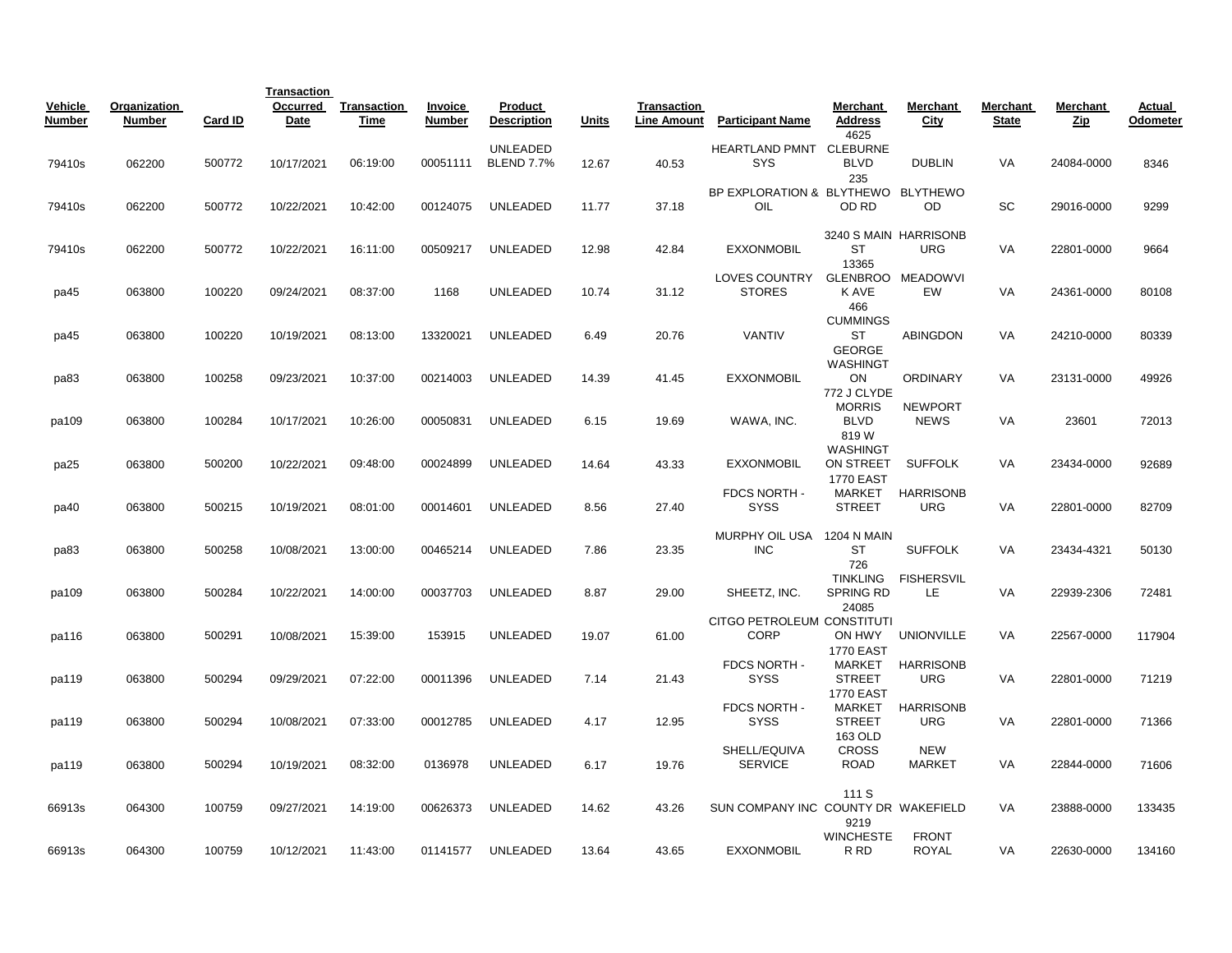|                   |                               |         | <b>Transaction</b> |                            |                   |                               |       |                                          |                                   |                                                         |                                |                          |                        |                    |
|-------------------|-------------------------------|---------|--------------------|----------------------------|-------------------|-------------------------------|-------|------------------------------------------|-----------------------------------|---------------------------------------------------------|--------------------------------|--------------------------|------------------------|--------------------|
| Vehicle<br>Number | Organization<br><b>Number</b> | Card ID | Occurred<br>Date   | <b>Transaction</b><br>Time | Invoice<br>Number | Product<br><b>Description</b> | Units | <b>Transaction</b><br><b>Line Amount</b> | <b>Participant Name</b>           | Merchant<br><b>Address</b>                              | Merchant<br>City               | Merchant<br><b>State</b> | Merchant<br><u>Zip</u> | Actual<br>Odometer |
| 66913s            | 064300                        | 100759  | 10/15/2021         | 16:12:00                   | 00154052          | UNLEADED                      | 9.45  | 32.15                                    | <b>EXXONMOBIL</b>                 | 345 BRUGH<br>S MILL RD                                  | <b>FINCASTLE</b>               | VA                       | 24090-0000             | 135508             |
| 66913s            | 064300                        | 100759  | 10/20/2021         | 16:31:00                   | 00101081          | <b>UNLEADED</b>               | 17.10 | 54.73                                    | SHEETZ, INC.                      | <b>2016 S MAIN</b><br>ST                                | FARMVILLE                      | VA                       | 23901-7500             | 135014             |
| 69957s            | 064300                        | 100786  | 09/27/2021         | 12:45:00                   | 00241657          | UNLEADED                      | 12.64 | 37.91                                    | <b>EXXONMOBIL</b>                 | 16729 S<br><b>CRATER RD</b>                             | PETERSBU<br>RG                 | VA                       | 23805-0000             | 786                |
| 69957s            | 064300                        | 100786  | 09/29/2021         | 16:56:00                   | 9002              | <b>UNLEADED</b>               | 13.39 | 38.54                                    | PILOT OIL CORP<br><b>TRNDR</b>    | <b>ROGER</b><br><b>CLARK</b><br><b>BLVD</b><br>4697 JHN | <b>RUTHERS</b><br><b>GLENN</b> | VA                       | 22546-0000             | 126758             |
| 69957s            | 064300                        | 100786  | 10/15/2021         | 10:33:00                   | 103359            | <b>UNLEADED</b>               | 16.63 | 53.20                                    | 7-ELEVEN INC                      | <b>MARSHALL</b><br>HY<br>10126                          | <b>LINDEN</b>                  | VA                       | 22642-0000             | 127606             |
| 68320s            | 064300                        | 100787  | 09/26/2021         | 09:09:00                   | 090942            | <b>UNLEADED</b>               | 13.20 | 40.38                                    | 7-ELEVEN INC                      | <b>KINGS</b><br><b>DOMINION</b><br><b>1770 EAST</b>     | <b>DOSWELL</b>                 | VA                       | 23047-0000             | 106049             |
| 68320s            | 064300                        | 100787  | 10/12/2021         | 10:01:00                   | 00013516          | <b>UNLEADED</b>               | 17.20 | 53.30                                    | FDCS NORTH -<br><b>SYSS</b>       | MARKET<br><b>STREET</b><br>227                          | <b>HARRISONB</b><br><b>URG</b> | VA                       | 22801-0000             | 106488             |
| 68320s            | 064300                        | 100787  | 10/15/2021         | 14:41:00                   | 00665797          | E 85                          | 15.08 | 38.75                                    | SHEETZ, INC.                      | <b>CONICVILLE</b><br><b>BLVD</b>                        | <b>MOUNT</b><br><b>JACKSON</b> | <b>VA</b>                | 22842-2862             | 106779             |
| 68326s            | 066900                        | 500769  | 10/22/2021         | 09:59:00                   | 00052300          | <b>UNLEADED</b>               | 15.52 | 51.85                                    | FDCS NORTH -<br><b>SYSS</b>       | 11129 SAM<br>SNEAD HWY<br>2842                          | <b>HOT</b><br><b>SPRINGS</b>   | VA                       | 24445-0000             | 105057             |
| 63767s            | 068000                        | 500738  | 09/30/2021         | 11:43:00                   | 00323280          | <b>UNLEADED</b>               | 18.36 | 53.60                                    | <b>EXXONMOBIL</b>                 | <b>JEFFERSON</b><br>7020                                | DAVIS HWY STAFFORD             | VA                       | 22554-0000             | 122588             |
| 63767s            | 068000                        | 500738  | 10/08/2021         | 14:39:00                   | 00331522          | UNLEADED                      | 11.12 | 34.15                                    | SHEETZ, INC.                      | <b>TRL</b>                                              | SEMINOLE RUCKERSVI<br>LLE      | VA                       | 22968-3449             | 122781             |
| 63767s            | 068000                        | 500738  | 10/12/2021         | 07:45:00                   | 00724599          | <b>UNLEADED</b>               | 13.74 | 43.96                                    | SHEETZ, INC.                      | 216 EAST<br><b>MAIN ST</b><br>329                       | <b>LOUISA</b>                  | VA                       | 23093-6502             | 123007             |
| 58871s            | 068300                        | 500695  | 10/01/2021         | 10:52:00                   | 00174231          | <b>UNLEADED</b>               | 6.60  | 20.46                                    | BP EXPLORATION & WASHINGT<br>OIL  | ON STREE<br>329                                         | <b>MADISON</b>                 | VA                       | 22727-0000             | 69288              |
| 58871s            | 068300                        | 500695  | 10/13/2021         | 17:54:00                   | 00196390          | <b>UNLEADED</b>               | 13.20 | 42.26                                    | BP EXPLORATION & WASHINGT<br>OIL  | ON STREE<br>329                                         | <b>MADISON</b>                 | VA                       | 22727-0000             | 169655             |
| 45265s            | 068300                        | 500740  | 10/07/2021         | 19:38:00                   | 00185232          | <b>UNLEADED</b>               | 19.62 | 62.00                                    | BP EXPLORATION & WASHINGT<br>OIL  | ON STREE<br>4215                                        | <b>MADISON</b>                 | VA                       | 22727-0000             | 79768              |
| 66972s            | 072500                        | 500599  | 10/14/2021         | 09:04:00                   | 00223783          | <b>UNLEADED</b>               | 17.25 | 56.23                                    | BP EXPLORATION & WINCHESTE<br>OIL | R RD                                                    | <b>MARSHALL</b>                | VA                       | 20115-0000             | 45673              |
| 77332s            | 082500                        | 500600  | 10/17/2021         | 17:09:00                   | 00269042          | <b>DIESEL</b>                 | 6.06  | 20.00                                    | <b>EXXONMOBIL</b>                 | 3028 HIGH<br>POINT RD                                   | <b>GREENSBO</b><br><b>RO</b>   | <b>NC</b>                | 27403-0000             | 16375              |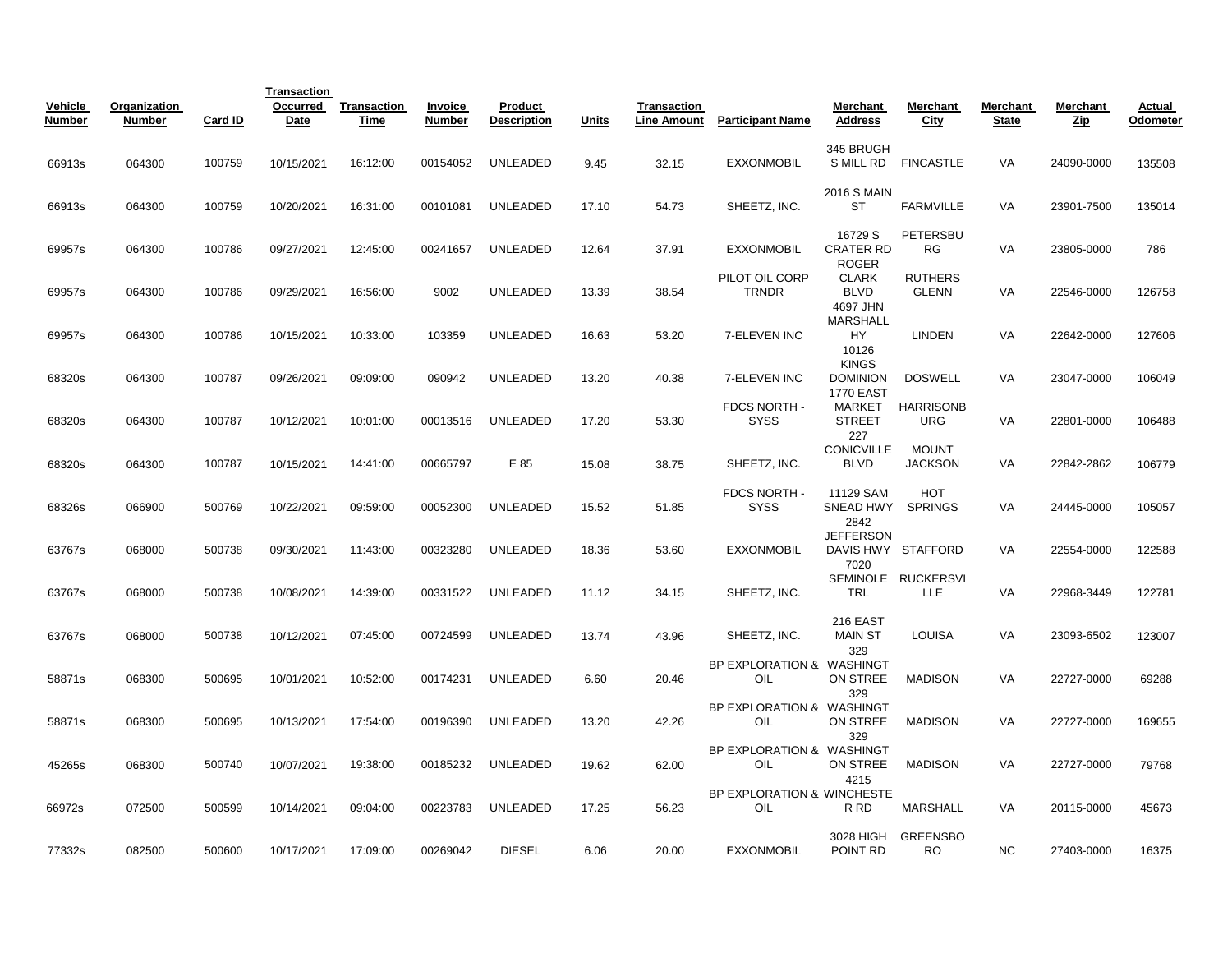|                          |                               |         | <b>Transaction</b> |                            |                   |                                 |              |                                          |                                           |                                                     |                                     |                          |                 |                    |
|--------------------------|-------------------------------|---------|--------------------|----------------------------|-------------------|---------------------------------|--------------|------------------------------------------|-------------------------------------------|-----------------------------------------------------|-------------------------------------|--------------------------|-----------------|--------------------|
| Vehicle<br><b>Number</b> | Organization<br><b>Number</b> | Card ID | Occurred<br>Date   | <b>Transaction</b><br>Time | Invoice<br>Number | Product<br><b>Description</b>   | <b>Units</b> | <b>Transaction</b><br><b>Line Amount</b> | <b>Participant Name</b>                   | <b>Merchant</b><br><b>Address</b>                   | Merchant<br>City                    | Merchant<br><b>State</b> | Merchant<br>Zip | Actual<br>Odometer |
| pa49                     | 082502                        | 100712  | 10/02/2021         | 15:28:00                   | 00634868          | UNLEADED                        | 27.68        | 102.41                                   | <b>EXXONMOBIL</b>                         | 2957 CHAIN<br><b>BRIDGE RD</b>                      | <b>OAKTON</b>                       | VA                       | 22124-0000      | 111540             |
| 68301S                   | 082503                        | 100421  | 10/17/2021         | 16:56:00                   | 00052635          | <b>DIESEL</b>                   | 23.15        | 81.01                                    | SHEETZ, INC.                              | 2905<br><b>ROCKFORD</b><br><b>STREET</b><br>ZACHERY | <b>MOUNT</b><br><b>AIRY</b>         | <b>NC</b>                | 27030-7305      | 36194              |
| 74608s                   | 087600                        | 500684  | 10/01/2021         | 14:19:00                   | 00009335          | UNLEADED                        | 14.02        | 42.06                                    | <b>HEARTLAND PMNT</b><br><b>SYS</b>       | <b>TAYLOR</b><br><b>HIGHWA</b><br>ZACHERY           | <b>FLINT HILL</b>                   | VA                       | 22627-0000      | 172628             |
| 74608s                   | 087600                        | 500684  | 10/12/2021         | 13:24:00                   | 00002274          | UNLEADED                        | 12.92        | 40.05                                    | <b>HEARTLAND PMNT</b><br><b>SYS</b>       | <b>TAYLOR</b><br><b>HIGHWA</b>                      | <b>FLINT HILL</b>                   | VA                       | 22627-0000      | 172940             |
|                          |                               |         |                    |                            |                   |                                 |              |                                          |                                           |                                                     | 3240 S MAIN HARRISONB               |                          |                 |                    |
| 65631s                   | 088200                        | 100497  | 09/24/2021         | 09:39:00                   | 00519258          | <b>UNLEADED</b>                 | 17.37        | 52.12                                    | <b>EXXONMOBIL</b>                         | ST                                                  | <b>URG</b>                          | VA                       | 22801-0000      | 83932              |
| 65573s                   | 088200                        | 500717  | 09/29/2021         | 22:21:00                   | 00840203          | UNLEADED                        | 12.70        | 38.10                                    | <b>BP EXPLORATION &amp;</b><br>OIL        | 3373 LEE<br><b>HWY</b><br>601                       | <b>WEYERS</b><br>CAVE               | VA                       | 24486-0000      | 150879             |
| 65573s                   | 088200                        | 500717  | 10/07/2021         | 19:33:00                   | 00782822          | <b>UNLEADED</b>                 | 17.35        | 53.25                                    | SHEETZ, INC.                              | <b>AVE</b>                                          | MILLWOOD WINCHESTE<br>R             | VA                       | 22601-5166      | 151267             |
| 65573s                   | 088200                        | 500717  | 10/08/2021         | 22:23:00                   | 00526376          | UNLEADED                        | 12.68        | 39.30                                    | <b>EXXONMOBIL</b>                         | ST<br>1895                                          | 3240 S MAIN HARRISONB<br><b>URG</b> | VA                       | 22801-0000      | 151583             |
| 65573s                   | 088200                        | 500717  | 10/10/2021         | 19:32:00                   | 32000025          | UNLEADED<br><b>PLUS</b>         | 16.40        | 55.26                                    | <b>SPEEDWAY LLC</b>                       | <b>STRINGTO</b><br>WN RD<br>34110                   | <b>GROVE</b><br><b>CITY</b>         | OH                       | 43123-0000      | 152003             |
| 65573s                   | 088200                        | 500717  | 10/14/2021         | 13:04:00                   | 130448            | <b>UNLEADED</b><br><b>PLUS</b>  | 9.16         | 32.06                                    | <b>MARATHON</b><br>PETROLEUM              | <b>STATE</b><br>ROUTE <sub>7</sub>                  | <b>POMEROY</b>                      | OH                       | 45769-9774      | 152214             |
| 65573s                   | 088200                        | 500717  | 10/14/2021         | 20:35:00                   | 0804591           | <b>UNLEADED</b><br><b>PLUS</b>  | 12.97        | 45.39                                    | SHELL/EQUIVA<br><b>SERVICE</b>            | ST                                                  | 3275 S MAIN HARRISONB<br><b>URG</b> | VA                       | 22801-2676      | 152529             |
| 80214s                   | 088200                        | 500792  | 09/27/2021         | 15:39:00                   | 00417188          | UNLEADED                        | 13.74        | 41.23                                    | <b>EXXONMOBIL</b>                         | <b>ST</b>                                           | 3240 S MAIN HARRISONB<br><b>URG</b> | VA                       | 22801-0000      | 34246              |
| 80214s                   | 088200                        | 500792  | 10/04/2021         | 11:12:00                   | 00404331          | <b>UNLEADED</b>                 | 16.74        | 51.88                                    | <b>EXXONMOBIL</b>                         | ST<br>135                                           | 3240 S MAIN HARRISONB<br><b>URG</b> | VA                       | 22801-0000      | 34616              |
| 80214s                   | 088200                        | 500792  | 10/12/2021         | 12:54:00                   | 00084452          | UNLEADED                        | 11.71        | 37.47                                    | SHEETZ, INC.                              | <b>MARKET</b><br><b>STREET</b><br>849               | <b>ZION</b><br><b>CROSSRDS</b>      | VA                       | 22942-7014      | 34902              |
| 80214s                   | 088200                        | 500792  | 10/16/2021         | 13:01:00                   | 130122            | <b>MISCELLAN</b><br><b>EOUS</b> | 1.00         | 45.00                                    | 7-ELEVEN INC                              | <b>URG HWY</b>                                      | TURNERSB STATESVILL<br>E.           | <b>NC</b>                | 28625-0000      | 35290              |
| 80214s                   | 088200                        | 500792  | 10/16/2021         | 18:29:00                   | 524944            | <b>UNLEADED</b>                 | 14.07        | 45.00                                    | <b>CIRCLE K STORES</b><br><b>INC</b>      | 101 W 2ND<br><b>AVE</b>                             | <b>GLENWOOD</b>                     | GA                       | 30428-0000      | 35606              |
| 80214s                   | 088200                        | 500792  | 10/20/2021         | 20:03:00                   | 898852            | <b>UNLEADED</b>                 | 14.07        | 45.00                                    | CIRCLE K STORES 1002 8TH ST<br><b>INC</b> | W                                                   | <b>TIFTON</b>                       | GA                       | 31794-0000      | 35395              |